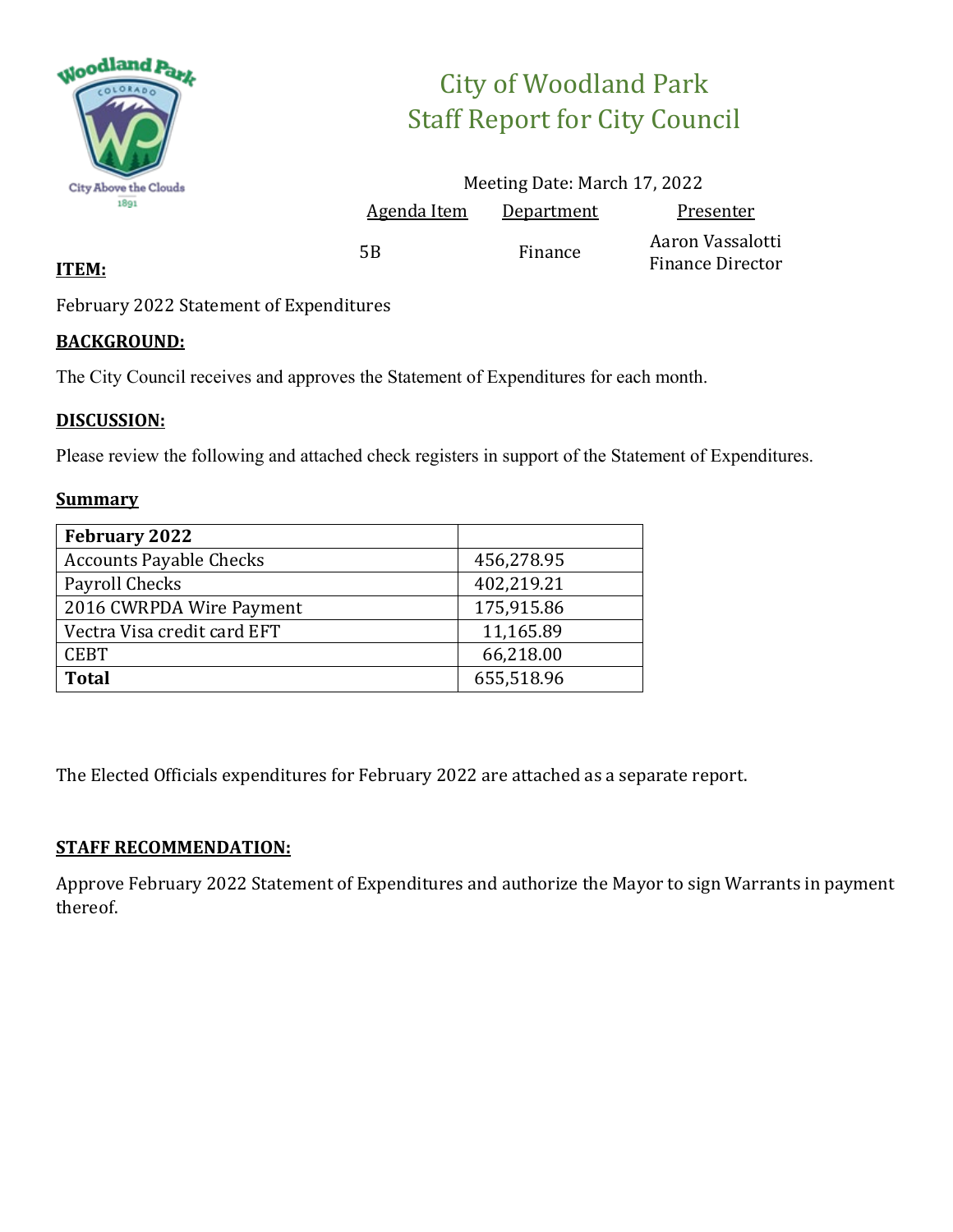**Page 1 of 9 USER: AARONV**

| Payment      |           |                                     |            | Num                     | Gross     |           | Net       | Payment              | HP |            |
|--------------|-----------|-------------------------------------|------------|-------------------------|-----------|-----------|-----------|----------------------|----|------------|
| Number       | Type   ID | Name                                | <b>SRC</b> | INV                     | Amount    | Discounts | Pay       | Date                 |    | Void Batch |
| 113450       | CHK A     | AIS SPECIALTY PRODUCTS, INC         | 3074       | $\mathbf{1}$            | 1,100.00  | 0.00      | 1,100.00  | 02/03/2022           |    | 42673      |
|              |           | N95 MASKS                           | PSI430349  |                         | 1,100.00  | 0.00      | 1,100.00  |                      |    |            |
| 113451 CHK A |           | AUTO TRUCK GROUP, LLC               | 4630       | $\mathbf{1}$            | 1,396.41  | 0.00      |           | 1,396.41 02/03/2022  |    | 42673      |
|              |           | PLOW BLADES - STREETS               | 1832953    |                         | 1,396.41  | 0.00      | 1,396.41  |                      |    |            |
|              |           |                                     |            |                         |           |           |           |                      |    |            |
| 113452       | CHK A     | BILL'S EQUIPMENT & SUPPLY, INC 1728 |            | $\mathbf{1}$            | 145.20    | 0.00      | 145.20    | 02/03/2022           |    | 42673      |
|              |           | REPAIR - B&G                        | 470274     |                         | 145.20    | 0.00      | 145.20    |                      |    |            |
|              |           |                                     |            |                         |           |           |           |                      |    |            |
| 113453 CHK A |           | <b>BLACK HILLS ENERGY</b>           | 4035       | $\overline{\mathbf{4}}$ | 15,839.81 | 0.00      |           | 15,839.81 02/03/2022 |    | 42673      |
|              |           | 01/2022 CHARGES                     | 1212022    |                         | 15,839.81 | 0.00      | 6,194.56  |                      |    |            |
|              |           | 01/2022 CHARGES                     | 1212022    |                         | 15,839.81 | 0.00      | 1,028.86  |                      |    |            |
|              |           | 01/2022 CHARGES                     | 1212022    |                         | 15,839.81 | 0.00      | 3,262.13  |                      |    |            |
|              |           | 01/2022 CHARGES                     | 1212022    |                         | 15,839.81 | 0.00      | 5,354.26  |                      |    |            |
| 113454 CHK A |           | BLUETARP FINANCIAL                  | 4474       | $\mathbf{1}$            | 347.93    | 0.00      |           | 347.93 02/03/2022    |    | 42673      |
|              |           | SUPPLIES - STREETS                  | 49554696   |                         | 347.93    | 0.00      | 347.93    |                      |    |            |
|              |           |                                     |            |                         |           |           |           |                      |    |            |
| 113455 CHK A |           | BRAVO SCREEN PRINTING, INC.         | 3466       | $\mathbf{1}$            | 1,131.62  | 0.00      |           | 1,131.62 02/03/2022  |    | 42673      |
|              |           | T SHIRTS - BASKETBALL               | 78683      |                         | 1,131.62  | 0.00      | 1,131.62  |                      |    |            |
| 113456       | CHK A     | CAPITAL ONE, N.A.                   | 5298       | 1                       | 137.19    | 0.00      |           | 137.19 02/03/2022    |    | 42673      |
|              |           | 01/2022 CHARGES                     | 1192022    |                         | 137.19    | 0.00      | 137.19    |                      |    |            |
|              |           |                                     |            |                         |           |           |           |                      |    |            |
| 113457       | CHK A     | CINTAS CORPORATION NO 2             | 4977       | $\mathbf{1}$            | 76.68     | 0.00      | 76.68     | 02/03/2022           |    | 42673      |
|              |           | UNIFORM - FLEET                     | 4108340657 |                         | 76.68     | 0.00      | 76.68     |                      |    |            |
| 113458 CHK A |           | CORE & MAIN LP                      | 4980       | 3                       | 3,072.81  | 0.00      |           | 3,072.81 02/03/2022  |    | 42673      |
|              |           | BALL CURB - F/S                     | Q037525    |                         | 2,139.90  | 0.00      | 2,139.90  |                      |    |            |
|              |           | SUPPLIES - F/S                      | Q156841    |                         | 92.91     | 0.00      | 92.91     |                      |    |            |
|              |           | SUPPLIES - F/S                      | Q220292    |                         | 840.00    | 0.00      | 840.00    |                      |    |            |
| 113459       | CHK A     | CORE ELECTRIC COOPERATIVE           | 5316       | $\mathbf{2}$            | 14,457.05 | 0.00      |           | 14,457.05 02/03/2022 |    | 42673      |
|              |           | 01/2022 CHARGES                     | 01212022C  |                         | 14,457.05 | 0.00      | 2,239.01  |                      |    |            |
|              |           | 01/2022 CHARGES                     | 01212022C  |                         | 14,457.05 | 0.00      | 12,218.04 |                      |    |            |
|              |           |                                     |            |                         |           |           |           |                      |    |            |
| 113460 CHK A |           | CPRA COLO. PARKS & RECREATION       | 109        | 2                       | 750.00    | 0.00      |           | 750.00 02/03/2022    |    | 42673      |
|              |           | 2022 MEMBERSHIP                     | 300008259  |                         | 750.00    | 0.00      | 125.00    |                      |    |            |
|              |           | 2022 MEMBERSHIP                     | 300008259  |                         | 750.00    | 0.00      | 625.00    |                      |    |            |
| 113461 CHK A |           | CRANE REPAIR COMPANY, INC           | 5277       | $\mathbf{1}$            | 1,993.40  | 0.00      |           | 1,993.40 02/03/2022  |    | 42673      |
|              |           | OSHA INSPECTIONS                    | 24173      |                         | 1,993.40  | 0.00      | 1,993.40  |                      |    |            |
| 113462 CHK A |           | EMPIRE FLUID POWER, INC.            | 2465       | $\mathbf{1}$            | 282.98    | 0.00      |           | 282.98 02/03/2022    |    | 42673      |
|              |           | #41 REPAIR                          | 84081      |                         | 282.98    | 0.00      | 282.98    |                      |    |            |
|              |           |                                     |            |                         |           |           |           |                      |    |            |
| 113463 CHK A |           | ENVIROTECH SERVICES INC             | 5170       | $\overline{\mathbf{4}}$ | 13,964.65 | 0.00      |           | 13,964.65 02/03/2022 |    | 42673      |
|              |           | ICE SLICER - STREETS                |            | CD202204547             | 3,497.93  | 0.00      | 3,497.93  |                      |    |            |
|              |           | ICE SLICER - STREETS                |            | CD202204548             | 3,452.32  | 0.00      | 3,452.32  |                      |    |            |
|              |           | ICE SLICER                          |            | CD202204549             | 3,564.93  | 0.00      | 3,564.93  |                      |    |            |
|              |           | ICE SLICER - STREETS                |            | CD202204550             | 3,449.47  | 0.00      | 3,449.47  |                      |    |            |
| 113464 CHK A |           | GOVOS                               | 5349       | $\mathbf{1}$            | 2,120.50  | 0.00      |           | 2,120.50 02/03/2022  |    | 42673      |
|              |           | 02/2022 VRBO MONITORING             |            | INV-KSW-002724          | 2,120.50  | 0.00      | 2,120.50  |                      |    |            |
|              |           |                                     |            |                         |           |           |           |                      |    |            |
| 113465 CHK A |           | GRADY'S FOOD SERVICE EQUIPMENT 5327 |            | 1                       | 4,359.38  | 0.00      |           | 4,359.38 02/03/2022  |    | 42673      |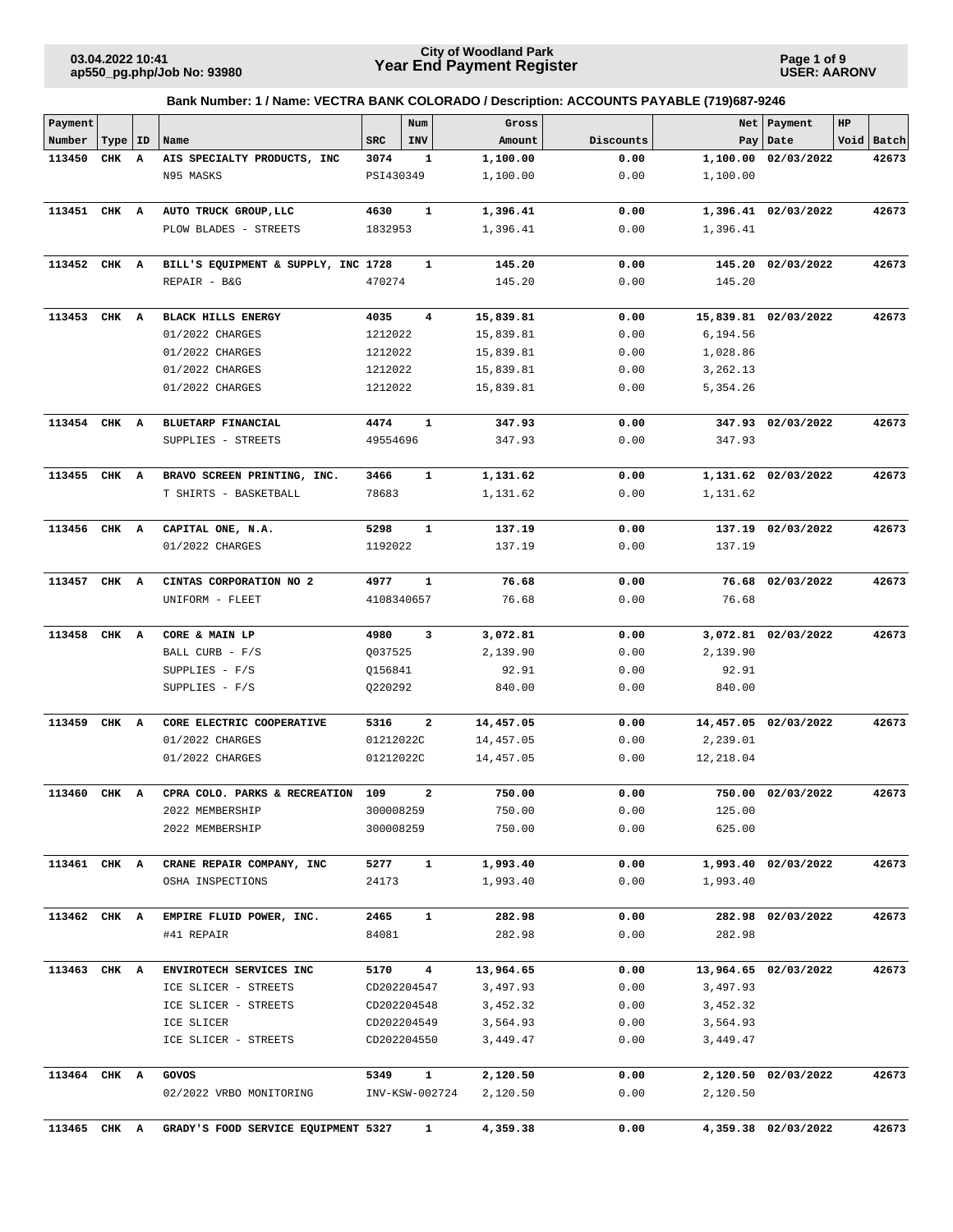**Page 2 of 9 USER: AARONV**

| Payment      |           |                                     |              | Num                     | Gross     |           |           | Net   Payment        | HP |            |
|--------------|-----------|-------------------------------------|--------------|-------------------------|-----------|-----------|-----------|----------------------|----|------------|
| Number       | Type   ID | Name                                | <b>SRC</b>   | INV                     | Amount    | Discounts |           | Pay   Date           |    | Void Batch |
|              |           | Scotsman Ice Machine                | INV10859     |                         | 4,359.38  | 0.00      | 4,359.38  |                      |    |            |
| 113466 CHK A |           | GRAINGER INC.                       | 282          | 4                       | 670.29    | 0.00      |           | 670.29 02/03/2022    |    | 42673      |
|              |           | HOUR METER - WTP                    | 9177160323   |                         | 113.54    | 0.00      | 113.54    |                      |    |            |
|              |           | RESPIRATORS - B&G                   | 9188597877   |                         | 219.68    | 0.00      | 219.68    |                      |    |            |
|              |           | SUPPLIES - B&G                      | 9188597885   |                         | 275.18    | 0.00      | 275.18    |                      |    |            |
|              |           | SUPPLIES - B&G                      | 9188978242   |                         | 61.89     | 0.00      | 61.89     |                      |    |            |
| 113467       | CHK A     | JACK'S TIRE & OIL MANAGEMENT C 5215 |              | $\overline{\mathbf{2}}$ | 1,015.60  | 0.00      |           | 1,015.60 02/03/2022  |    | 42673      |
|              |           | TIRES - VEH #11                     | B14727-88    |                         | 605.00    | 0.00      | 605.00    |                      |    |            |
|              |           | TIRES #78                           | B19452-88    |                         | 410.60    | 0.00      | 410.60    |                      |    |            |
| 113468 CHK A |           | <b>KS STATEBANK</b>                 | 5217         | $\mathbf{1}$            | 377.98    | 0.00      |           | 377.98 02/03/2022    |    | 42673      |
|              |           | KYOCERA COPIER - WAC                |              | $57341 - 3 - 2022$      | 377.98    | 0.00      | 377.98    |                      |    |            |
| 113469 CHK A |           | LAWSON PRODUCTS, INC.               | 2935         | 1                       | 189.90    | 0.00      |           | 189.90 02/03/2022    |    | 42673      |
|              |           | LATEX GLOVES - B&G                  | 9309184057   |                         | 189.90    | 0.00      | 189.90    |                      |    |            |
| 113470 CHK A |           | <b>MEBULBS</b>                      | 3794         | $\overline{\mathbf{2}}$ | 2,250.85  | 0.00      |           | 2,250.85 02/03/2022  |    | 42673      |
|              |           | BULBS - B&G                         |              | 37450416-02             | 90.97     | 0.00      | 90.97     |                      |    |            |
|              |           | LIGHTING - B&G                      |              | 37450416-03             | 2,159.88  | 0.00      | 2,159.88  |                      |    |            |
| 113471 CHK A |           | ROBERT FELTS                        | 1            | 1                       | 50.00     | 0.00      |           | 50.00 02/03/2022     |    | 42673      |
|              |           | PPRBD PLAN CHECK FEE                | 01242022     |                         | 50.00     | 0.00      | 50.00     |                      |    |            |
| 113472 CHK A |           | MATTHEW & JODI KING                 | $\mathbf{1}$ | $\mathbf{1}$            | 12.59     | 0.00      |           | 12.59 02/03/2022     |    | 42673      |
|              |           | UTILITY DEPOSIT REFUND              | 1751.03      |                         | 12.59     | 0.00      | 12.59     |                      |    |            |
|              |           |                                     |              |                         |           |           |           |                      |    |            |
| 113473 CHK A |           | REANNA MARCENGILL                   | 1            | $\mathbf 1$             | 23.26     | 0.00      |           | 23.26 02/03/2022     |    | 42673      |
|              |           | UTILITY DEPOSIT                     | 3941.20      |                         | 23.26     | 0.00      | 23.26     |                      |    |            |
| 113474 CHK A |           | PEAK INTERNET                       | 3141         | 6                       | 19,291.79 | 0.00      |           | 19,291.79 02/03/2022 |    | 42673      |
|              |           | 02/2022 CHARGES                     | 132756       |                         | 15,806.36 | 0.00      | 800.00    |                      |    |            |
|              |           | 02/2022 CHARGES                     | 132756       |                         | 15,806.36 | 0.00      | 13,049.88 |                      |    |            |
|              |           | 02/2022 CHARGES                     | 132756       |                         | 15,806.36 | 0.00      | 1,156.48  |                      |    |            |
|              |           | 02/2022 CHARGES                     | 132756       |                         | 15,806.36 | 0.00      | 800.00    |                      |    |            |
|              |           | 02/2022 CHARGES                     | 132757       |                         | 3,425.48  | 0.00      | 3,425.48  |                      |    |            |
|              |           | 02/2022 CHARGES                     | 399569       |                         | 59.95     | 0.00      | 59.95     |                      |    |            |
| 113475 CHK A |           | PERKINS MOTOR CITY DODGE            | 2354         | $\mathbf{1}$            | 280.00    | 0.00      |           | 280.00 02/03/2022    |    | 42673      |
|              |           | #38 REPAIR                          | 491535CHW    |                         | 280.00    | 0.00      | 280.00    |                      |    |            |
| 113476 CHK A |           | PRIORITY RESEARCH                   | 4392         | $\mathbf{1}$            | 168.30    | 0.00      |           | 168.30 02/03/2022    |    | 42673      |
|              |           | BACKROUND CHECKS                    | 930833       |                         | 168.30    | 0.00      | 168.30    |                      |    |            |
| 113477 CHK A |           | REBECCA ALLEN                       | 5329         | $\mathbf{1}$            | 260.00    | 0.00      |           | 260.00 02/03/2022    |    | 42673      |
|              |           | 01/2022 CHARGES                     | 102          |                         | 260.00    | 0.00      | 260.00    |                      |    |            |
| 113478 CHK A |           | <b>SCHUMACHER'S</b>                 | 561          | $\mathbf{1}$            | 92.00     | 0.00      |           | 92.00 02/03/2022     |    | 42673      |
|              |           | #11 REPAIR                          | 71366        |                         | 92.00     | 0.00      | 92.00     |                      |    |            |
| 113479 CHK A |           | <b>SHERWIN-WILLIAMS</b>             | 1890         | $\mathbf{1}$            | 49.28     | 0.00      |           | 49.28 02/03/2022     |    | 42673      |
|              |           | PAINT - B&G                         | $1212 - 9$   |                         | 49.28     | 0.00      | 49.28     |                      |    |            |
| 113480 CHK A |           | STANLEY CONVERGENT SECURITY SO 4042 |              | $\mathbf{1}$            | 398.82    | 0.00      |           | 398.82 02/03/2022    |    | 42673      |
|              |           | 02/2022 MAINTENANCE                 | 6002091869   |                         | 398.82    | 0.00      | 398.82    |                      |    |            |
|              |           |                                     |              |                         |           |           |           |                      |    |            |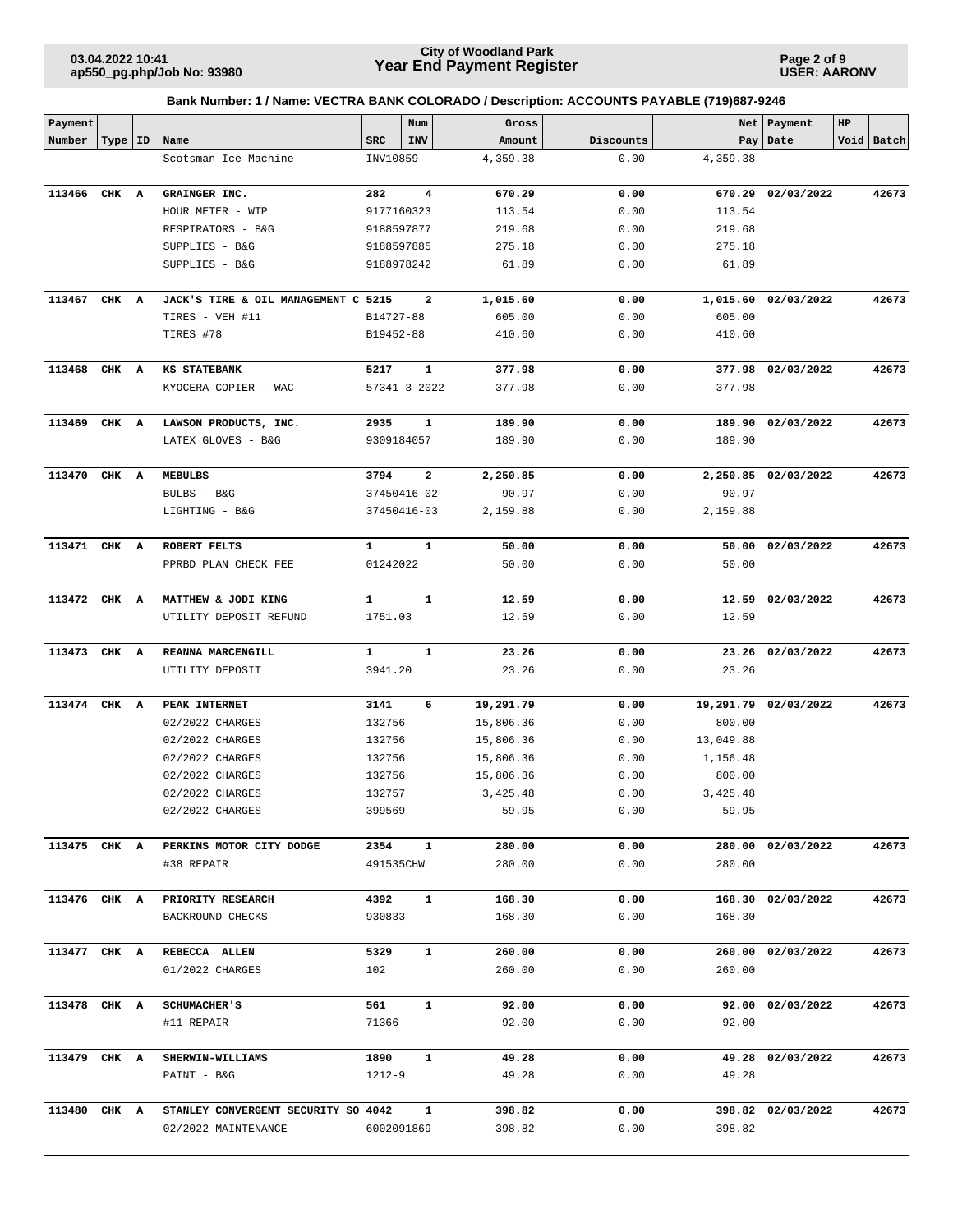**Page 3 of 9 USER: AARONV**

| Payment      |           |                                                            |              | Num            | Gross                |              |                      | Net   Payment        | HP |            |
|--------------|-----------|------------------------------------------------------------|--------------|----------------|----------------------|--------------|----------------------|----------------------|----|------------|
| Number       | Type   ID | Name                                                       | <b>SRC</b>   | <b>INV</b>     | Amount               | Discounts    |                      | Pay   Date           |    | Void Batch |
| 113481       | CHK A     | TELLER COUNTY WASTE                                        | 4158         | $\mathbf{1}$   | 350.00               | 0.00         | 350.00               | 02/03/2022           |    | 42673      |
|              |           | 01/20252 PORTABLE RESTROOMS                                | 23797        |                | 350.00               | 0.00         | 350.00               |                      |    |            |
| 113482 CHK A |           | TRAFFIC SAFETY STORE                                       | 5192         | $\mathbf{1}$   | 532.67               | 0.00         |                      | 532.67 02/03/2022    |    | 42673      |
|              |           | SAFETY VESTS - STREETS                                     |              | INV000848227   | 532.67               | 0.00         | 532.67               |                      |    |            |
|              |           |                                                            |              |                |                      |              |                      |                      |    |            |
| 113483 CHK A |           | USA BLUEBOOK                                               | 1779         | 5              | 3,563.46             | 0.00         |                      | 3,563.46 02/03/2022  |    | 42673      |
|              |           | ELECTRODE - WWTP                                           | 839845       |                | 347.95               | 0.00         | 347.95               |                      |    |            |
|              |           | ELECTRODE - WWTP                                           | 839846       |                | 329.80               | 0.00         | 329.80               |                      |    |            |
|              |           | SUPPLIES/EQUIP. - WWTP                                     | 844373       |                | 2,232.26             | 0.00         | 2,232.26             |                      |    |            |
|              |           | LATEX GLOVES                                               | 844590       |                | 566.63               | 0.00         | 566.63               |                      |    |            |
|              |           | SUPPLIES - WWTP                                            | 846244       |                | 86.82                | 0.00         | 86.82                |                      |    |            |
| 113484 CHK A |           | WAGNER EQUIPMENT CO.                                       | 666          | $\mathbf{2}$   | 383.30               | 0.00         |                      | 383.30 02/03/2022    |    | 42673      |
|              |           | PARTS - $F/S$                                              | P39CO375091  |                | 383.30               | 0.00         | 249.15               |                      |    |            |
|              |           | PARTS - $F/S$                                              | P39CO375091  |                | 383.30               | 0.00         | 134.15               |                      |    |            |
| 113485 CHK A |           | WAXIE SANITARY SUPPLY                                      | 4189         | 1              | 169.20               | 0.00         |                      | 169.20 02/03/2022    |    | 42673      |
|              |           | CUSTODIAL SUPPLIES - B&G                                   | 80602068     |                | 169.20               | 0.00         | 169.20               |                      |    |            |
|              |           |                                                            |              |                |                      |              |                      |                      |    |            |
| 113486 CHK A |           | WESTWOOD LAKES WATER DISTRICT                              | 679          | $\mathbf{1}$   | 4,138.02             | 0.00         |                      | 4,138.02 02/03/2022  |    | 42673      |
|              |           | 12/15-01/15 WELLFIELD                                      | 01212022     |                | 4,138.02             | 0.00         | 4,138.02             |                      |    |            |
|              |           |                                                            |              |                |                      |              |                      |                      |    |            |
| 113487 CHK A |           | WILSON WILLIAMS LLP                                        | 5287<br>079  | $\mathbf{1}$   | 15,082.81            | 0.00         |                      | 15,082.81 02/03/2022 |    | 42673      |
|              |           | 01/2022 LEGAL FEES                                         |              |                | 15,082.81            | 0.00         | 15,082.81            |                      |    |            |
| 113488 CHK A |           | YOUNG ELECTRIC SIGN COMPANY                                | 4353         | 1              | 525.00               | 0.00         | 525.00               | 02/03/2022           |    | 42673      |
|              |           | HWY 24 ELECTRIC SIGN SERVICE                               |              | INY-0341447    | 525.00               | 0.00         | 525.00               |                      |    |            |
|              |           |                                                            |              |                |                      |              |                      |                      |    |            |
| 113496       | CHK A     | AMERICAN DATA GROUP, INC.<br>SOFTWARE MAINTENANCE CONTRACT | 716<br>12128 | 1              | 4,835.00<br>4,835.00 | 0.00<br>0.00 | 4,835.00<br>4,835.00 | 02/10/2022           |    | 42690      |
|              |           |                                                            |              |                |                      |              |                      |                      |    |            |
| 113497       | CHK A     | <b>BADGER METER INC</b>                                    | 4278         | $\mathbf{1}$   | 2,314.00             | 0.00         | 2,314.00             | 02/10/2022           |    | 42690      |
|              |           | CELLULAR LTE SERVICE                                       | 80090640     |                | 2,314.00             | 0.00         | 2,314.00             |                      |    |            |
| 113498       | CHK A     | BILL'S EQUIPMENT & SUPPLY, INC 1728                        |              | 1              | 440.00               | 0.00         | 440.00               | 02/10/2022           |    | 42690      |
|              |           | FLOOR GRINDER                                              | 470480       |                | 440.00               | 0.00         | 440.00               |                      |    |            |
|              |           |                                                            |              |                |                      |              |                      |                      |    |            |
| 113499 CHK A |           | <b>BIRCHAM'S</b>                                           | 75           | 1              | 498.04               | 0.00         |                      | 498.04 02/10/2022    |    | 42690      |
|              |           | 01/2022 USAGE                                              | 339481       |                | 498.04               | 0.00         | 498.04               |                      |    |            |
|              |           |                                                            |              |                |                      |              |                      |                      |    |            |
| 113500 CHK A |           | BLUETARP FINANCIAL                                         | 4474         | $\mathbf{1}$   | 159.84               | 0.00         |                      | 159.84 02/10/2022    |    | 42690      |
|              |           | NITROLE GLOVES                                             | 49560537     |                | 159.84               | 0.00         | 159.84               |                      |    |            |
| 113501 CHK A |           | BRIAN E. BUNDY                                             | 5208         | $\mathbf{1}$   | 588.00               | 0.00         |                      | 588.00 02/10/2022    |    | 42690      |
|              |           | ACCT. SUPPORT SERVICE                                      | 02062022     |                | 588.00               | 0.00         | 588.00               |                      |    |            |
|              |           |                                                            |              |                |                      |              |                      |                      |    |            |
| 113502 CHK A |           | CATAMOUNT ENGINEERING                                      | 4682         | $\mathbf{2}$   | 1,800.00             | 0.00         |                      | 1,800.00 02/10/2022  |    | 42690      |
|              |           | DRAINAGE REPORT                                            | 2579         |                | 750.00               | 0.00         | 750.00               |                      |    |            |
|              |           | DRAINAGE REPORT                                            | 2580         |                | 1,050.00             | 0.00         | 1,050.00             |                      |    |            |
| 113503 CHK A |           | CINTAS CORPORATION NO 2                                    | 4977         | $\overline{a}$ | 153.36               | 0.00         |                      | 153.36 02/10/2022    |    | 42690      |
|              |           | UNIFORM - FLEET                                            | 4109020680   |                | 76.68                | 0.00         | 76.68                |                      |    |            |
|              |           | UNIFORMS - FLEET                                           | 4109703939   |                | 76.68                | 0.00         | 76.68                |                      |    |            |
|              |           |                                                            |              |                |                      |              |                      |                      |    |            |
| 113504 CHK A |           | CORE & MAIN LP                                             | 4980         | 1              | 70.08                | 0.00         |                      | 70.08 02/10/2022     |    | 42690      |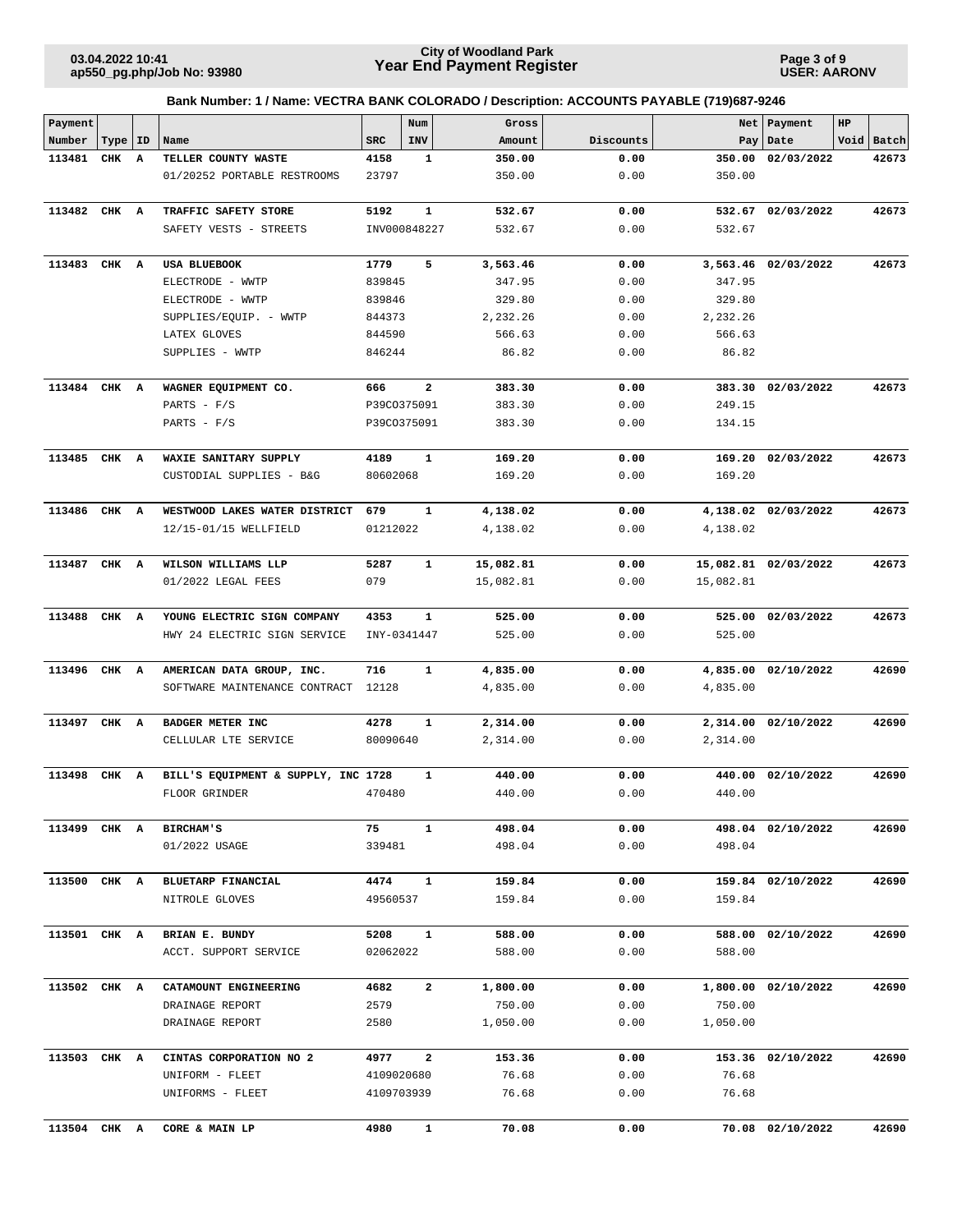**Page 4 of 9 USER: AARONV**

| Payment      |           |                                        |            | Num                     | Gross    |           |          | Net   Payment       | HP |            |
|--------------|-----------|----------------------------------------|------------|-------------------------|----------|-----------|----------|---------------------|----|------------|
| Number       | Type   ID | Name                                   | <b>SRC</b> | INV                     | Amount   | Discounts |          | Pay   Date          |    | Void Batch |
|              |           | SUPPLIES - F/S                         | Q257340    |                         | 70.08    | 0.00      | 70.08    |                     |    |            |
| 113505 CHK A |           | CORE ELECTRIC COOPERATIVE              | 5316       | $\mathbf{1}$            | 650.00   | 0.00      |          | 650.00 02/10/2022   |    | 42690      |
|              |           | PUMP STATION REVIEW                    | 02072022   |                         | 650.00   | 0.00      | 650.00   |                     |    |            |
| 113506 CHK A |           | <b>CROWN TROPHY</b>                    | 4177       | 1                       | 17.75    | 0.00      |          | 17.75 02/10/2022    |    | 42690      |
|              |           | NAME BADGE - MINTON                    | 47293      |                         | 17.75    | 0.00      | 17.75    |                     |    |            |
|              |           |                                        |            |                         |          |           |          |                     |    |            |
| 113507 CHK A |           | CRS ARCHITECTS, LLC                    | 4071       | $\mathbf{1}$            | 312.50   | 0.00      |          | 312.50 02/10/2022   |    | 42690      |
|              |           | <b>UPHS DECK</b>                       | 1467       |                         | 312.50   | 0.00      | 312.50   |                     |    |            |
| 113508 CHK A |           | DATE WITH PAINT                        | 5352       | $\mathbf{1}$            | 112.50   | 0.00      |          | 112.50 02/10/2022   |    | 42690      |
|              |           | INSTRUCTOR - P&R                       | 02032022   |                         | 112.50   | 0.00      | 112.50   |                     |    |            |
|              |           |                                        |            |                         |          |           |          |                     |    |            |
| 113509       | CHK A     | DOCUMART COPIES & PRINTING             | 3252       | 2                       | 280.00   | 0.00      |          | 280.00 02/10/2022   |    | 42690      |
|              |           | BUSINESS CARDS - WPPD                  | 369072     |                         | 225.00   | 0.00      | 225.00   |                     |    |            |
|              |           | BUSINESS CARDS - VASSALOTTI            | 369112     |                         | 55.00    | 0.00      | 55.00    |                     |    |            |
| 113510 CHK A |           | EMPLOYERS COUNCIL SERVICES, IN 5099    |            | 1                       | 65.00    | 0.00      |          | 65.00 02/10/2022    |    | 42690      |
|              |           | BACKROUND CHECK                        | 0000403446 |                         | 65.00    | 0.00      | 65.00    |                     |    |            |
| 113511 CHK A |           | GALLS, LLC                             | 5221       | 5                       | 372.45   | 0.00      |          | 372.45 02/10/2022   |    | 42690      |
|              |           | UNIFORM - WPPD                         | 020146013  |                         | 50.95    | 0.00      | 50.95    |                     |    |            |
|              |           | UNIFORM - WPPD                         | 020173362  |                         | 213.60   | 0.00      | 213.60   |                     |    |            |
|              |           | UNIFORMS - WPPD                        | 020204663  |                         | 90.99    | 0.00      | 90.99    |                     |    |            |
|              |           | UNIFORM - WPPD                         | 020217631  |                         | 3.96     | 0.00      | 3.96     |                     |    |            |
|              |           | UNIFORM - WPPD                         | 020273157  |                         | 12.95    | 0.00      | 12.95    |                     |    |            |
| 113512 CHK A |           | GLASER GAS, INC.                       | 3244       | $\mathbf{2}$            | 131.00   | 0.00      |          | 131.00 02/10/2022   |    | 42690      |
|              |           | PROPANE - ZAMBONI                      | 93451      |                         | 61.00    | 0.00      | 61.00    |                     |    |            |
|              |           | PROPANE - ZAMBONI                      | 93602      |                         | 70.00    | 0.00      | 70.00    |                     |    |            |
| 113513 CHK A |           | GRAINGER INC.                          | 282        | 3                       | 291.64   | 0.00      |          | 291.64 02/10/2022   |    | 42690      |
|              |           | RETAINER CAP - B&G                     | 9193496834 |                         | 29.80    | 0.00      | 29.80    |                     |    |            |
|              |           | PUMP - WTP                             | 9196968672 |                         | 232.04   | 0.00      | 232.04   |                     |    |            |
|              |           | RETAINER CAP - B&G                     | 9197042550 |                         | 29.80    | 0.00      | 29.80    |                     |    |            |
|              |           |                                        |            |                         |          |           |          |                     |    |            |
|              |           | 113514 CHK A HAYNES MECHANICAL SYSTEMS | 3359       | $\overline{\mathbf{3}}$ | 3,249.00 | 0.00      |          | 3,249.00 02/10/2022 |    | 42690      |
|              |           | REPAIR-LAP POOL-WAC-BOILER             |            | SRVCE000105153          | 1,137.00 | 0.00      | 1,137.00 |                     |    |            |
|              |           | FAN VENT - WAC                         |            | SRVCE000105159          | 867.00   | 0.00      | 867.00   |                     |    |            |
|              |           | REPAIR - WAC                           |            | SRVCE000105160          | 1,245.00 | 0.00      | 1,245.00 |                     |    |            |
| 113515 CHK A |           | IMAGE BEARERS CLEANING LLC             | 5082       | $\mathbf{1}$            | 4,112.00 | 0.00      |          | 4,112.00 02/10/2022 |    | 42690      |
|              |           | 02/2022 CLEANING CONTRACT              | 3058       |                         | 4,112.00 | 0.00      | 4,112.00 |                     |    |            |
| 113516 CHK A |           | IRON MOUNTAIN                          | 1376       | $\mathbf{1}$            | 87.01    | 0.00      |          | 87.01 02/10/2022    |    | 42690      |
|              |           | RECORDS RETRIEVAL - CITY HALL          | GHCZ057    |                         | 87.01    | 0.00      | 87.01    |                     |    |            |
|              |           |                                        |            |                         |          |           |          |                     |    |            |
| 113517 CHK A |           | KENYON, P JORDAN PH.D.                 | 4333       | $\mathbf{1}$            | 265.00   | 0.00      |          | 265.00 02/10/2022   |    | 42690      |
|              |           | PRE-EMPLOYMENT EVALUATION              | 2401-10    |                         | 265.00   | 0.00      | 265.00   |                     |    |            |
| 113518 CHK A |           | KOFF & ASSOCIATES                      | 4445       | $\mathbf{1}$            | 2,000.00 | 0.00      |          | 2,000.00 02/10/2022 |    | 42690      |
|              |           | CHIEF OF POLICE RECRUITMENT            | 01047      |                         | 2,000.00 | 0.00      | 2,000.00 |                     |    |            |
| 113519 CHK A |           | LAWSON PRODUCTS, INC.                  | 2935       | 2                       | 577.80   | 0.00      |          | 577.80 02/10/2022   |    | 42690      |
|              |           | FACE MASKS                             | 9309190467 |                         | 198.00   | 0.00      | 198.00   |                     |    |            |
|              |           |                                        |            |                         |          |           |          |                     |    |            |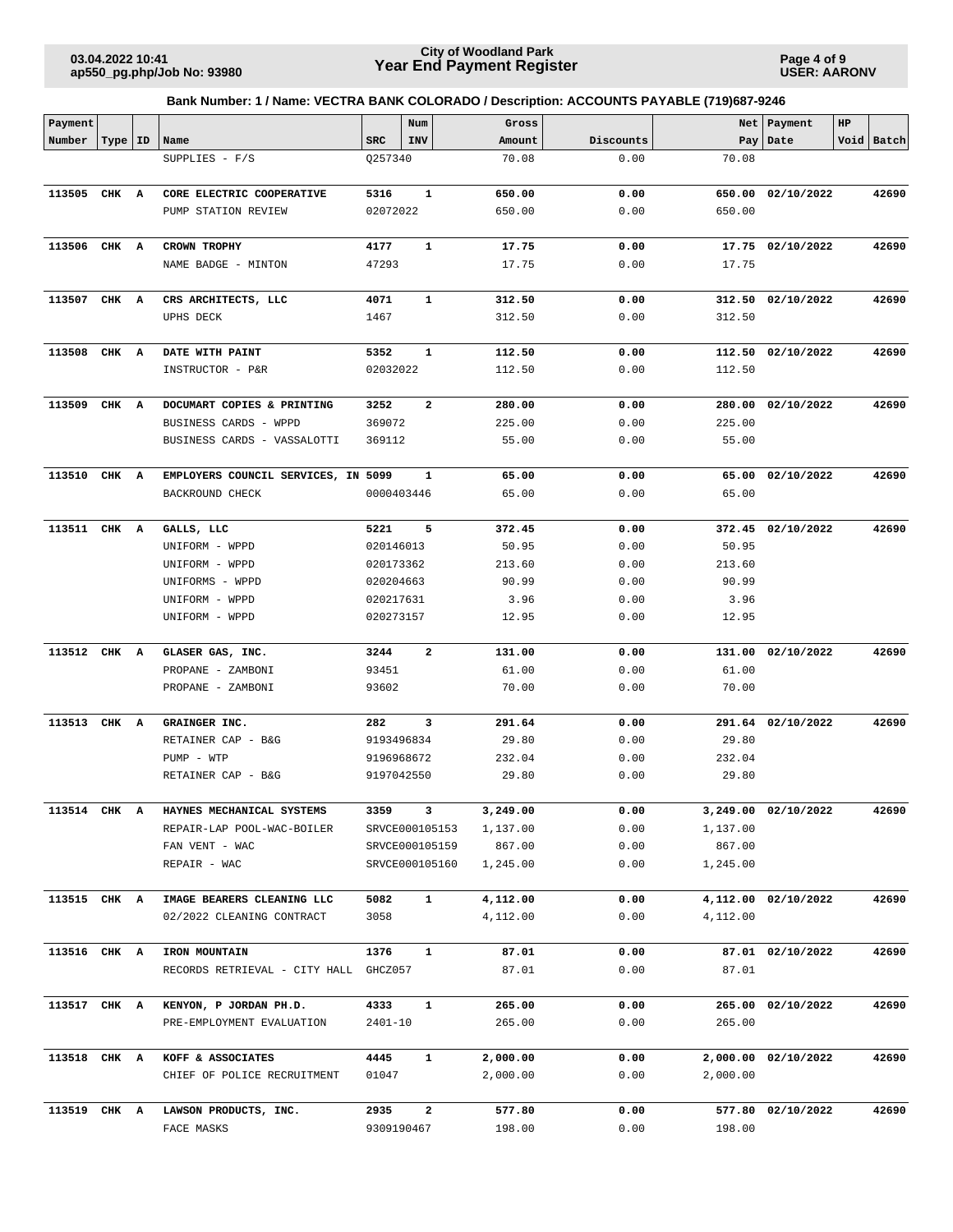**Page 5 of 9 USER: AARONV**

| Payment      |           |                                      |              | Num            |                  | Gross    |           |          | Net   Payment       | HP |            |
|--------------|-----------|--------------------------------------|--------------|----------------|------------------|----------|-----------|----------|---------------------|----|------------|
| Number       | Type   ID | Name                                 | <b>SRC</b>   | <b>INV</b>     |                  | Amount   | Discounts |          | Pay Date            |    | Void Batch |
|              |           | LATEX GLOVES - B&G                   | 9309221427   |                |                  | 379.80   | 0.00      | 379.80   |                     |    |            |
| 113520       | CHK A     | LEXIS NEXIS ACCURINT                 | 3379         | $\mathbf 1$    |                  | 31.00    | 0.00      | 31.00    | 02/10/2022          |    | 42690      |
|              |           | 01/2022 CONTRACT FEE                 |              |                | 1209360-20220131 | 31.00    | 0.00      | 31.00    |                     |    |            |
| 113521 CHK A |           | <b>MEBULBS</b>                       | 3794         | $\mathbf 1$    |                  | 389.50   | 0.00      | 389.50   | 02/10/2022          |    | 42690      |
|              |           | LED BULBS                            | 37450416-01  |                |                  | 389.50   | 0.00      | 389.50   |                     |    |            |
| 113522       | CHK A     | <b>BRADY WARNER</b>                  | 1            | $\mathbf 1$    |                  | 341.71   | 0.00      |          | 341.71 02/10/2022   |    | 42690      |
|              |           | REIMBURSEMENT                        | 02032022     |                |                  | 341.71   | 0.00      | 341.71   |                     |    |            |
| 113523       | CHK A     | EMERGENCY MEDICAL SPECIALISTS        | 1            | $\mathbf 1$    |                  | 291.00   | 0.00      | 291.00   | 02/10/2022          |    | 42690      |
|              |           | WORKERS COMP - DR. VISIT             | 1194708073   |                |                  | 291.00   | 0.00      | 291.00   |                     |    |            |
| 113524 CHK A |           | EMERGENCY MEDICAL SPECIALISTS        | $\mathbf{1}$ | $\mathbf{1}$   |                  | 43.65    | 0.00      |          | 43.65 02/10/2022    |    | 42690      |
|              |           | WORKERS COMP-DR. VISIT               | 119658355    |                |                  | 43.65    | 0.00      | 43.65    |                     |    |            |
| 113525       | CHK A     | ERIC POWELL                          | $\mathbf{1}$ | $\mathbf{1}$   |                  | 295.98   | 0.00      |          | 295.98 02/10/2022   |    | 42690      |
|              |           | REIMB. TRAVEL HOTEL                  | 76261        |                |                  | 295.98   | 0.00      | 295.98   |                     |    |            |
| 113526       | CHK A     | ERIC POWELL                          | $\mathbf{1}$ | $\mathbf{1}$   |                  | 424.09   | 0.00      | 424.09   | 02/10/2022          |    | 42690      |
|              |           | REIMB. CAR RENTAL                    | 90137395639  |                |                  | 424.09   | 0.00      | 424.09   |                     |    |            |
| 113527       | CHK A     | SUPERIOR PROPERTIES INC              | $\mathbf{1}$ | $\mathbf 1$    |                  | 31.45    | 0.00      | 31.45    | 02/10/2022          |    | 42690      |
|              |           | UTILITY REFUND                       | 964.02       |                |                  | 31.45    | 0.00      | 31.45    |                     |    |            |
| 113528       | CHK A     | MUNICIPAL CODE CORPORATION           | 3345         | 1              |                  | 275.00   | 0.00      | 275.00   | 02/10/2022          |    | 42690      |
|              |           | 12/21-11/22 SUPPORT FEE              | 00367511     |                |                  | 275.00   | 0.00      | 275.00   |                     |    |            |
| 113529       | CHK A     | <b>NEOGOV</b>                        | 5136         | 1              |                  | 1,752.98 | 0.00      |          | 1,752.98 02/10/2022 |    | 42690      |
|              |           | 2022 JOB POSTING                     | INV-25166    |                |                  | 1,752.98 | 0.00      | 1,752.98 |                     |    |            |
| 113530       | CHK A     | NORTHERN SAFETY & INDUSTRIAL CO 2417 |              | 1              |                  | 223.88   | 0.00      |          | 223.88 02/10/2022   |    | 42690      |
|              |           | $WRENCH - F/S$                       | 904681410    |                |                  | 223.88   | 0.00      | 223.88   |                     |    |            |
| 113531       | CHK A     | PEAK VIEW ROOFING LLC                | 5324         | 1              |                  | 3,538.00 | 0.00      |          | 3,538.00 02/10/2022 |    | 42690      |
|              |           | METAL ROOF - B&G                     | 99597        |                |                  | 3,538.00 | 0.00      | 3,538.00 |                     |    |            |
| 113532 CHK A |           | <b>SCHUMACHER'S</b>                  | 561          | $\mathbf{1}$   |                  | 92.00    | 0.00      |          | 92.00 02/10/2022    |    | 42690      |
|              |           | #78 REPAIR                           | 71386        |                |                  | 92.00    | 0.00      | 92.00    |                     |    |            |
| 113533 CHK A |           | SGS ACCUTEST INC.                    | 4859         | $\mathbf{1}$   |                  | 415.00   | 0.00      |          | 415.00 02/10/2022   |    | 42690      |
|              |           | 01/22 WATER QUALITY TEST             | 52160133436  |                |                  | 415.00   | 0.00      | 415.00   |                     |    |            |
| 113534 CHK A |           | STATUS: CODE 4, INC                  | 5101         | $\mathbf{1}$   |                  | 300.00   | 0.00      |          | 300.00 02/10/2022   |    | 42690      |
|              |           | P.O.M.H. GRANT                       | 56           |                |                  | 300.00   | 0.00      | 300.00   |                     |    |            |
| 113535 CHK A |           | RED BARON CAR WASH                   | 4191         | $\overline{a}$ |                  | 249.00   | 0.00      |          | 249.00 02/10/2022   |    | 42690      |
|              |           | 01/22 CHARGES                        | 1995         |                |                  | 249.00   | 0.00      | 10.00    |                     |    |            |
|              |           | 01/22 CHARGES                        | 1995         |                |                  | 249.00   | 0.00      | 239.00   |                     |    |            |
| 113536 CHK A |           | TRENCH PLATE RENTAL CO.              | 5341         | $\mathbf{2}$   |                  | 4,329.00 | 0.00      |          | 4,329.00 02/10/2022 |    | 42690      |
|              |           | Ultra Shore Trench                   | 403548       |                |                  | 4,329.00 | 0.00      | 1,515.15 |                     |    |            |
|              |           | Ultra Shore Trench                   | 403548       |                |                  | 4,329.00 | 0.00      | 2,813.85 |                     |    |            |
| 113537       | CHK A     | UNCC UTILITY NOTIFICATION CNTR 2012  |              | $\mathbf{2}$   |                  | 165.10   | 0.00      |          | 165.10 02/10/2022   |    | 42690      |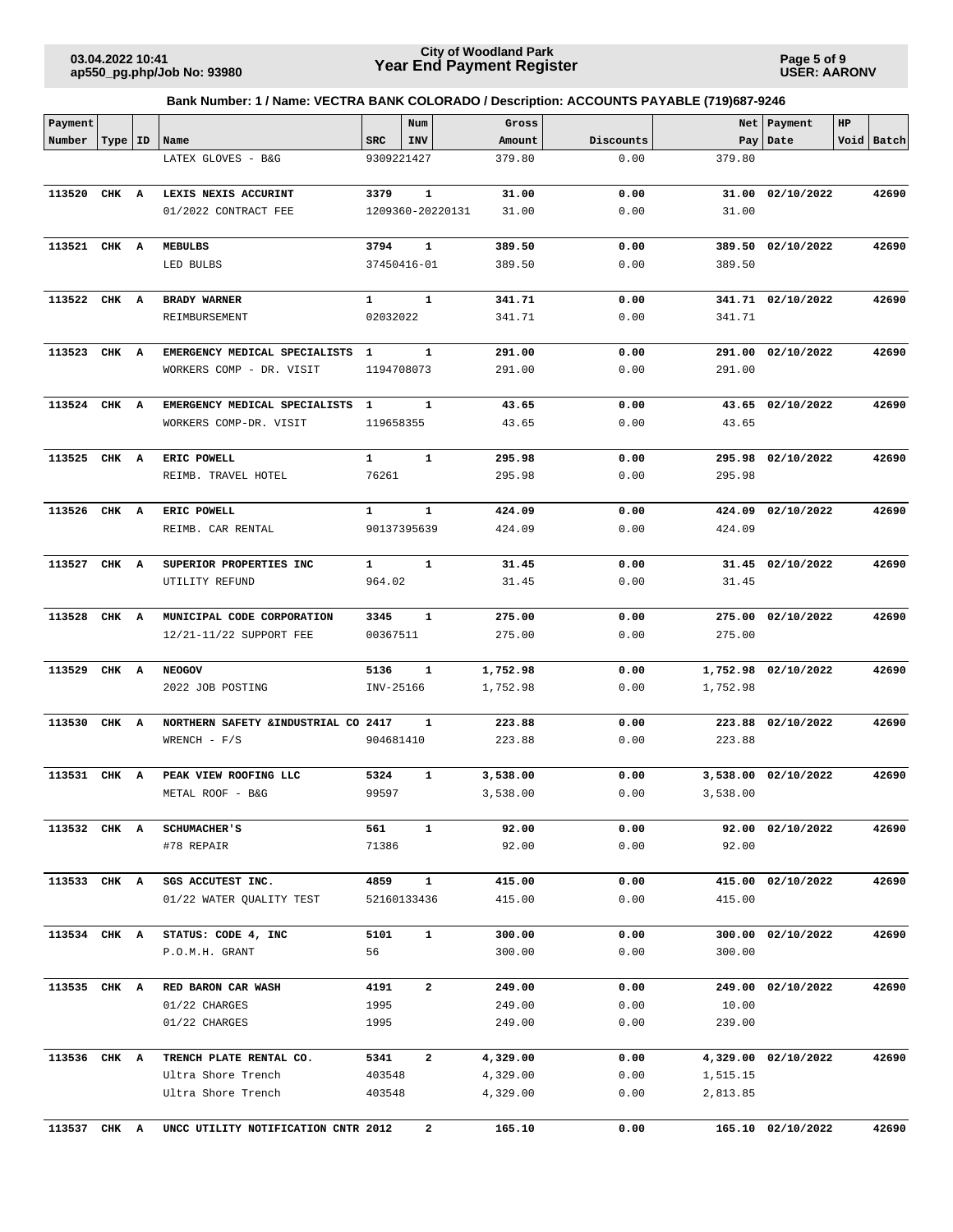**Page 6 of 9 USER: AARONV**

| Payment      |           |   |                                                        |                  | Num                    | Gross            |              | Net      | Payment             | HP |            |
|--------------|-----------|---|--------------------------------------------------------|------------------|------------------------|------------------|--------------|----------|---------------------|----|------------|
| Number       | Type   ID |   | Name                                                   | <b>SRC</b>       | INV                    | Amount           | Discounts    | Pay      | Date                |    | Void Batch |
|              |           |   | UTILITY LOCATES                                        | 222011430        |                        | 165.10           | 0.00         | 107.31   |                     |    |            |
|              |           |   | UTILITY LOCATES                                        | 222011430        |                        | 165.10           | 0.00         | 57.79    |                     |    |            |
| 113538       | CHK A     |   | UNITED REPROGRAPHIC SUPPLY                             | 4285             | $\mathbf{1}$           | 98.00            | 0.00         | 98.00    | 02/10/2022          |    | 42690      |
|              |           |   | 02/2022 AGREEMENT FORMAT                               | 3601877          |                        | 98.00            | 0.00         | 98.00    |                     |    |            |
|              |           |   |                                                        |                  |                        |                  |              |          |                     |    |            |
| 113539 CHK A |           |   | UNIVAR USA INC.                                        | 2762             | 1                      | 1,288.00         | 0.00         |          | 1,288.00 02/10/2022 |    | 42690      |
|              |           |   | CHEMICALS - WWTP                                       | 49788161         |                        | 1,288.00         | 0.00         | 1,288.00 |                     |    |            |
|              |           |   |                                                        |                  |                        |                  |              |          |                     |    |            |
| 113540       | CHK A     |   | USA BLUEBOOK                                           | 1779             | 2                      | 100.01           | 0.00         |          | 100.01 02/10/2022   |    | 42690      |
|              |           |   | TEST KITS - WTP                                        | 844651           |                        | 69.10            | 0.00         | 69.10    |                     |    |            |
|              |           |   | LENS WIPES - WWTP                                      | 854519           |                        | 30.91            | 0.00         | 30.91    |                     |    |            |
|              |           |   |                                                        |                  |                        |                  |              |          |                     |    |            |
| 113541 CHK A |           |   | VISIBLE DIGITAL SOLUTIONS LLC<br>2022 SUBSCRIPTION FEE | 5350             | 1<br>$2021 - 1 - 0223$ | 699.00<br>699.00 | 0.00<br>0.00 | 699.00   | 699.00 02/10/2022   |    | 42690      |
|              |           |   |                                                        |                  |                        |                  |              |          |                     |    |            |
| 113542 CHK A |           |   | WEX HEALTH INC                                         | 5283             | 1                      | 83.00            | 0.00         |          | 83.00 02/10/2022    |    | 42690      |
|              |           |   | 01/2022 FSA                                            |                  | 0001466651-IN          | 83.00            | 0.00         | 83.00    |                     |    |            |
|              |           |   |                                                        |                  |                        |                  |              |          |                     |    |            |
| 113543 CHK A |           |   | WHISLER INDUSTRIAL SUPPLY                              | 682              | 1                      | 1,642.86         | 0.00         |          | 1,642.86 02/10/2022 |    | 42690      |
|              |           |   | SUPPLIES - WWTP                                        | 2417178          |                        | 1,642.86         | 0.00         | 1,642.86 |                     |    |            |
|              |           |   |                                                        |                  |                        |                  |              |          |                     |    |            |
| 113547 CHK A |           |   | AUSTIN MILDBRANDT                                      | 5333             | $\mathbf{1}$           | 117.00           | 0.00         |          | 117.00 02/17/2022   |    | 42704      |
|              |           |   | BARTENDING - UPCC                                      | 02142022         |                        | 117.00           | 0.00         | 117.00   |                     |    |            |
| 113548 CHK A |           |   | CHAD MILDBRANDT                                        | 5159             | 1                      | 54.00            | 0.00         |          | 54.00 02/17/2022    |    | 42704      |
|              |           |   | BARTENDING - UPCC                                      | 02142022         |                        | 54.00            | 0.00         | 54.00    |                     |    |            |
|              |           |   |                                                        |                  |                        |                  |              |          |                     |    |            |
| 113549       | CHK A     |   | <b>CMJA</b>                                            | 171              | 1                      | 235.00           | 0.00         |          | 235.00 02/17/2022   |    | 42704      |
|              |           |   | CONFERENCE REGISTRATION                                | 01152022         |                        | 235.00           | 0.00         | 235.00   |                     |    |            |
|              |           |   |                                                        |                  |                        |                  |              |          |                     |    |            |
| 113550       | CHK       | A | DOCUMART COPIES & PRINTING                             | 3252             | $\mathbf{2}$           | 165.00           | 0.00         |          | 165.00 02/17/2022   |    | 42704      |
|              |           |   | BUSINES CARDS                                          | 369045           |                        | 165.00           | 0.00         | 110.00   |                     |    |            |
|              |           |   | BUSINES CARDS                                          | 369045           |                        | 165.00           | 0.00         | 55.00    |                     |    |            |
| 113551 CHK A |           |   | GALLS, LLC                                             | 5221             | 5                      | 823.27           | 0.00         |          | 823.27 02/17/2022   |    | 42704      |
|              |           |   | UNIFORMS                                               | 020248546        |                        | 335.86           | 0.00         | 335.86   |                     |    |            |
|              |           |   | UNIFORM - WPPD                                         |                  | 020283299              | 10.00            | 0.00         | 10.00    |                     |    |            |
|              |           |   | UNIFORM - WPPD                                         | 020304906        |                        | 56.41            | 0.00         | 56.41    |                     |    |            |
|              |           |   | UNIFORM - WPPD                                         | 020342198        |                        | 85.00            | 0.00         | 85.00    |                     |    |            |
|              |           |   | UNIFORMS - WPPD                                        | 02173361         |                        | 336.00           | 0.00         | 336.00   |                     |    |            |
|              |           |   |                                                        |                  |                        |                  |              |          |                     |    |            |
| 113552 CHK A |           |   | GAZETTE, THE                                           |                  | 276 1                  | 152.52           | 0.00         |          | 152.52 02/17/2022   |    | 42704      |
|              |           |   | LEGAL NOTICE                                           | 01312022         |                        | 152.52           | 0.00         | 152.52   |                     |    |            |
| 113553 CHK A |           |   | COLE DROSTE                                            | $1 \quad$        | $\mathbf{1}$           | 59.00            | 0.00         |          | 59.00 02/17/2022    |    | 42704      |
|              |           |   | ICE DRIVER TRAINING                                    | 02142022         |                        | 59.00            | 0.00         | 59.00    |                     |    |            |
|              |           |   |                                                        |                  |                        |                  |              |          |                     |    |            |
| 113554 CHK A |           |   | <b>MIKE MCKAY</b>                                      | $1 \quad$        | $\mathbf{1}$           | 33.00            | 0.00         |          | 33.00 02/17/2022    |    | 42704      |
|              |           |   | ICE DRIVER TRAINING                                    | 02142022A        |                        | 33.00            | 0.00         | 33.00    |                     |    |            |
|              |           |   |                                                        |                  |                        |                  |              |          |                     |    |            |
| 113555 CHK A |           |   | JOEL SMITH                                             | $1 \quad \cdots$ | $\mathbf{1}$           | 59.00            | 0.00         |          | 59.00 02/17/2022    |    | 42704      |
|              |           |   | ICE DRIVER TRAINING                                    |                  | 02142022B              | 59.00            | 0.00         | 59.00    |                     |    |            |
| 113556 CHK A |           |   | CITY-COUNTY COMMUNICATIONS & M 1                       |                  | $\mathbf{1}$           | 400.00           | 0.00         |          | 400.00 02/17/2022   |    | 42704      |
|              |           |   | 2022 MEMBERSHIP-GRACE JOHNSON 1284                     |                  |                        | 400.00           | 0.00         | 400.00   |                     |    |            |
|              |           |   |                                                        |                  |                        |                  |              |          |                     |    |            |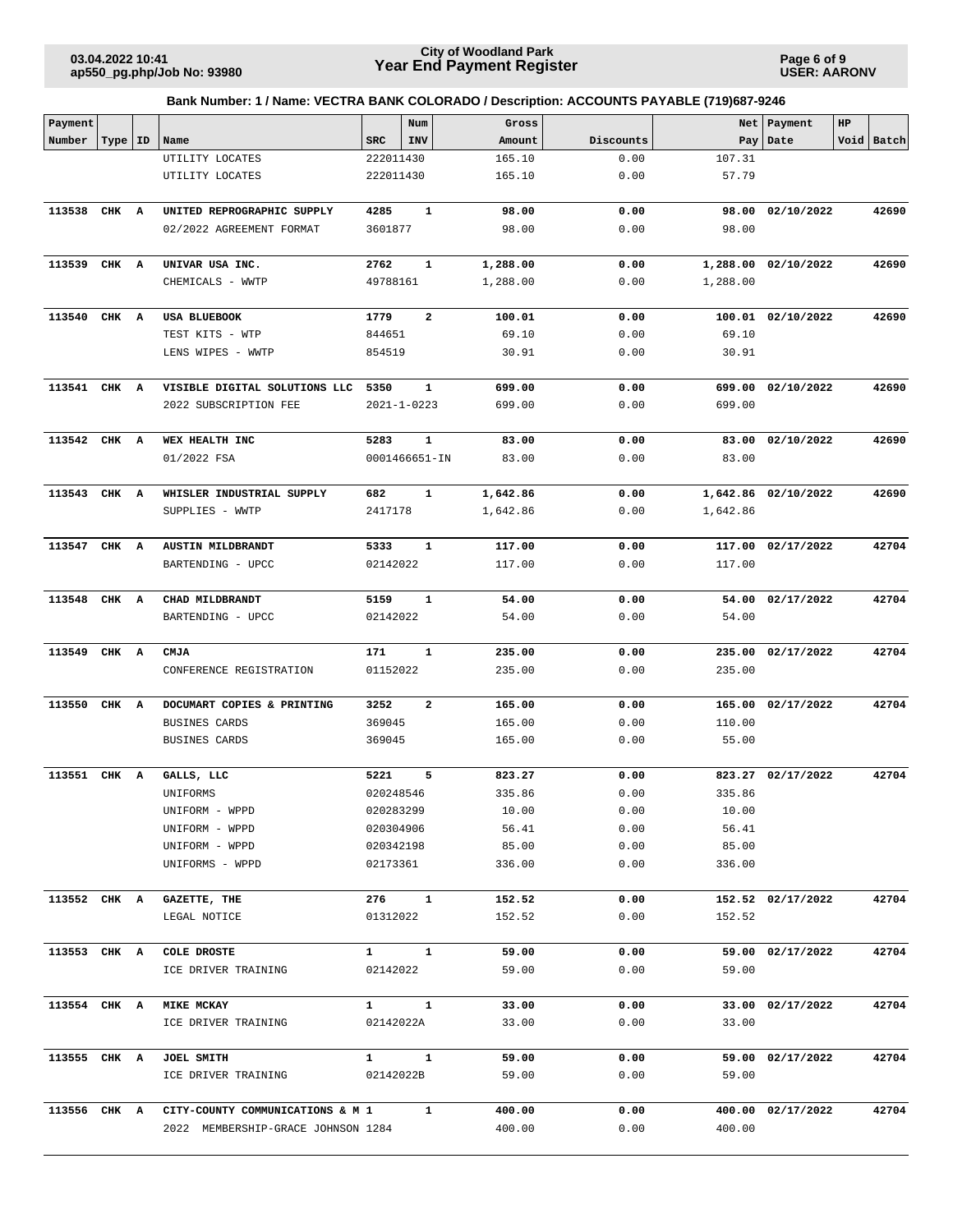**Page 7 of 9 USER: AARONV**

| Payment      |           |   |                                          |              | Num            | Gross    |           |          | Net   Payment       | $_{\rm HP}$ |            |
|--------------|-----------|---|------------------------------------------|--------------|----------------|----------|-----------|----------|---------------------|-------------|------------|
| Number       | Type   ID |   | Name                                     | <b>SRC</b>   | INV            | Amount   | Discounts |          | Pay   Date          |             | Void Batch |
| 113557       | CHK       | A | ERIK STROMBERG                           | 1            | 1              | 45.00    | 0.00      | 45.00    | 02/17/2022          |             | 42704      |
|              |           |   | UTILITY REFUND                           | 2183.01      |                | 45.00    | 0.00      | 45.00    |                     |             |            |
| 113558       | CHK A     |   | WALLACE G. TRING                         | 1            | ${\bf 1}$      | 55.39    | 0.00      | 55.39    | 02/17/2022          |             | 42704      |
|              |           |   | UTILITY REFUND                           | 4320.01      |                | 55.39    | 0.00      | 55.39    |                     |             |            |
|              |           |   |                                          |              |                |          |           |          |                     |             |            |
| 113559       | CHK A     |   | <b>GERI DIETHELM</b>                     | $\mathbf{1}$ | $\mathbf{1}$   | 103.41   | 0.00      |          | 103.41 02/17/2022   |             | 42704      |
|              |           |   | UTILITY REFUND                           | 6100.01      |                | 103.41   | 0.00      | 103.41   |                     |             |            |
|              |           |   |                                          |              |                |          |           |          |                     |             |            |
| 113560       | CHK       | A | DONNA & DAVID DIBBLE                     | $\mathbf{1}$ | $\mathbf{1}$   | 50.00    | 0.00      | 50.00    | 02/17/2022          |             | 42704      |
|              |           |   | UTILITIES REFUND                         | 938.08       |                | 50.00    | 0.00      | 50.00    |                     |             |            |
| 113561 CHK A |           |   | PITNEY BOWES GLOBAL FINANCIAL            | 2479         | $\mathbf{1}$   | 90.00    | 0.00      | 90.00    | 02/17/2022          |             | 42704      |
|              |           |   | 02/2022 POSTAGE METER LEASE              | 3315102079   |                | 90.00    | 0.00      | 90.00    |                     |             |            |
|              |           |   |                                          |              |                |          |           |          |                     |             |            |
| 113562 CHK A |           |   | QUADIENT FINANCE USA, INC                | 5204         | 1              | 500.00   | 0.00      | 500.00   | 02/17/2022          |             | 42704      |
|              |           |   | POSTAGE METER REFILL                     | 01282022     |                | 500.00   | 0.00      | 500.00   |                     |             |            |
|              |           |   |                                          |              |                |          |           |          |                     |             |            |
| 113563       | CHK A     |   | SNO-WHITE LINEN & UNIFORM, INC 581       |              | 1              | 123.86   | 0.00      |          | 123.86 02/17/2022   |             | 42704      |
|              |           |   | EVENT EXPENSE - UPCC                     | S25032       |                | 123.86   | 0.00      | 123.86   |                     |             |            |
| 113564 CHK A |           |   | <b>STROM KYLE</b>                        | 4871         | $\mathbf{1}$   | 90.00    | 0.00      | 90.00    | 02/17/2022          |             | 42704      |
|              |           |   | CDL PHYSICAL                             | 02102022     |                | 90.00    | 0.00      | 90.00    |                     |             |            |
|              |           |   |                                          |              |                |          |           |          |                     |             |            |
| 113565 CHK A |           |   | TDS BROADBAND LLC                        | 5335         | $\mathbf{1}$   | 98.70    | 0.00      | 98.70    | 02/17/2022          |             | 42704      |
|              |           |   | 02/22-03/22 DIGITAL SIGN CHARG 01252022  |              |                | 98.70    | 0.00      | 98.70    |                     |             |            |
| 113566       | CHK A     |   | UC HEALTH PIKES PEAK REGIONAL            | 5040         | 1              | 1,425.91 | 0.00      |          | 1,425.91 02/17/2022 |             | 42704      |
|              |           |   | WORKER COMP DR. VISIT-M. MCKAY 106578233 |              |                | 1,425.91 | 0.00      | 1,425.91 |                     |             |            |
|              |           |   |                                          |              |                |          |           |          |                     |             |            |
| 113567       | CHK A     |   | ACE EQUIPMENT & SUPPLY                   | 18           | $\mathbf{1}$   | 540.00   | 0.00      | 540.00   | 02/24/2022          |             | 42731      |
|              |           |   | 2022 LIFT INSPECTION                     | 173252       |                | 540.00   | 0.00      | 540.00   |                     |             |            |
|              |           |   |                                          |              |                |          |           |          |                     |             |            |
| 113568       | CHK A     |   | AIRGAS INTERMOUNTAIN                     | 338          | $\mathbf{1}$   | 5.82     | 0.00      |          | 5.82 02/24/2022     |             | 42731      |
|              |           |   | SUPPLIES - FLEET                         | 9122216278   |                | 5.82     | 0.00      | 5.82     |                     |             |            |
| 113569       | CHK A     |   | AIS SPECIALTY PRODUCTS, INC              | 3074         | 1              | 190.00   | 0.00      |          | 190.00 02/24/2022   |             | 42731      |
|              |           |   | SUPPLIES - WWTP                          | PSI434219    |                | 190.00   | 0.00      | 190.00   |                     |             |            |
|              |           |   |                                          |              |                |          |           |          |                     |             |            |
| 113570 CHK A |           |   | ALERT/SAM                                | 3361         | $\mathbf{1}$   | 100.00   | 0.00      |          | 100.00 02/24/2022   |             | 42731      |
|              |           |   | MEMBERSHIP                               | 02222022     |                | 100.00   | 0.00      | 100.00   |                     |             |            |
|              |           |   |                                          |              |                |          |           |          |                     |             |            |
| 113571 CHK A |           |   | <b>BADGER METER INC</b>                  | 4278         | $\mathbf{1}$   | 280.00   | 0.00      |          | 280.00 02/24/2022   |             | 42731      |
|              |           |   | LTE                                      | 1487439      |                | 280.00   | 0.00      | 280.00   |                     |             |            |
| 113572 CHK A |           |   | BOBCAT OF THE ROCKIES, LLC               | 3724         | $\mathbf{1}$   | 67.28    | 0.00      |          | 67.28 02/24/2022    |             | 42731      |
|              |           |   | REPAIR - #93                             | 66124819     |                | 67.28    | 0.00      | 67.28    |                     |             |            |
|              |           |   |                                          |              |                |          |           |          |                     |             |            |
| 113573 CHK A |           |   | BRIAN E. BUNDY                           | 5208         | $\mathbf{1}$   | 840.00   | 0.00      |          | 840.00 02/24/2022   |             | 42731      |
|              |           |   | ACCT. SUPPORT SERVICES                   | 02202022     |                | 840.00   | 0.00      | 840.00   |                     |             |            |
| 113574 CHK A |           |   | CASELLE INC                              | 2356         | $\overline{a}$ | 498.00   | 0.00      |          | 498.00 02/24/2022   |             | 42731      |
|              |           |   | 03/2022 CONTRACT                         | 114922       |                | 498.00   | 0.00      | 323.70   |                     |             |            |
|              |           |   | 03/2022 CONTRACT                         | 114922       |                | 498.00   | 0.00      | 174.30   |                     |             |            |
|              |           |   |                                          |              |                |          |           |          |                     |             |            |
| 113575 CHK A |           |   | CHAD MILDBRANDT                          | 5159         | $\mathbf{1}$   | 72.00    | 0.00      |          | 72.00 02/24/2022    |             | 42731      |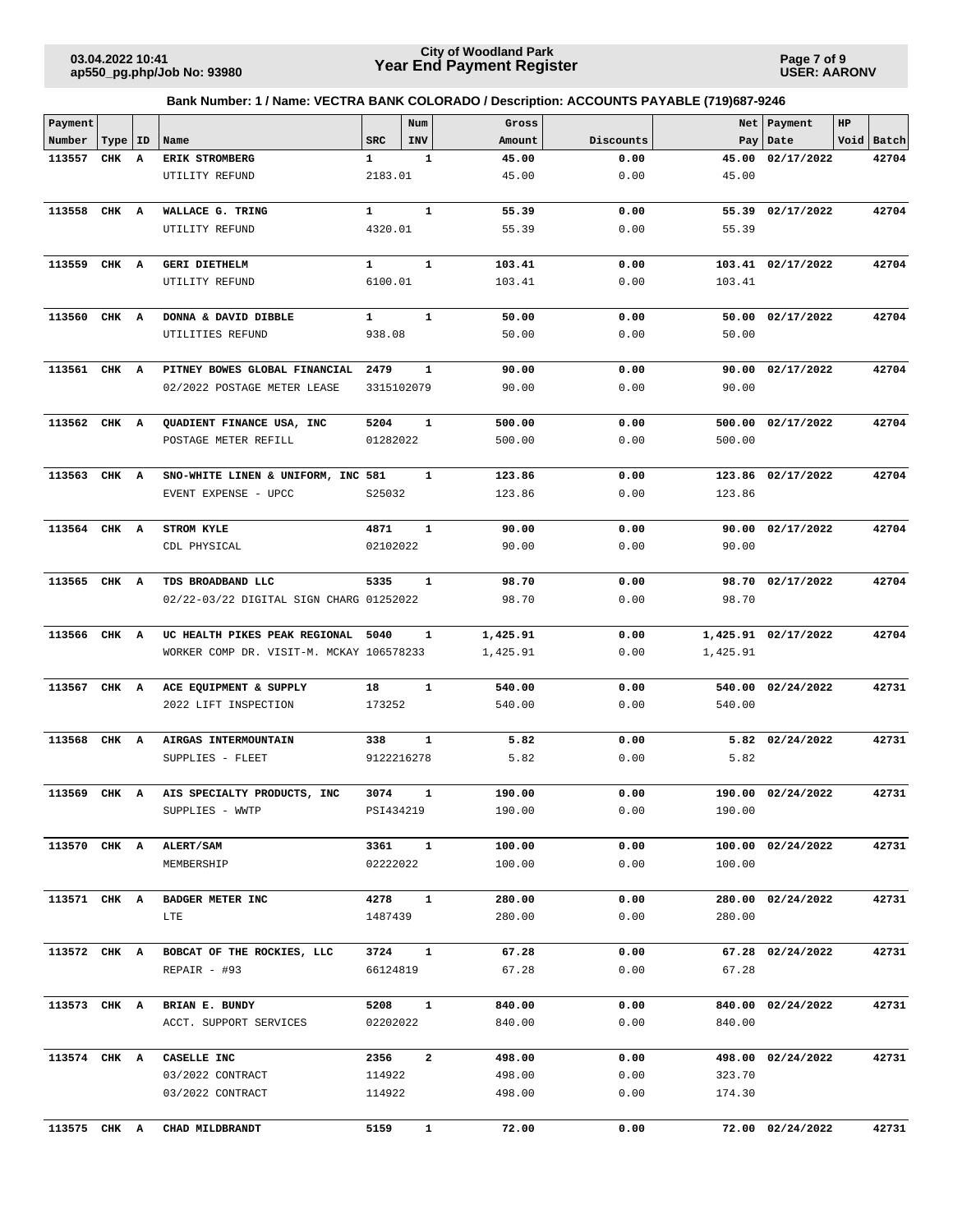**Page 8 of 9 USER: AARONV**

| Payment      |           |   |                                                     |            | Num            | Gross     |           |           | Net   Payment        | HP |            |
|--------------|-----------|---|-----------------------------------------------------|------------|----------------|-----------|-----------|-----------|----------------------|----|------------|
| Number       | Type   ID |   | Name                                                | <b>SRC</b> | INV            | Amount    | Discounts |           | Pay Date             |    | Void Batch |
|              |           |   | BARTENDING - UPCC                                   | 02172022   |                | 72.00     | 0.00      | 72.00     |                      |    |            |
| 113576 CHK A |           |   | CINTAS CORPORATION NO 2                             | 4977       | $\mathbf{1}$   | 76.68     | 0.00      | 76.68     | 02/24/2022           |    | 42731      |
|              |           |   | UNIFORMS - FLEET                                    | 4110382836 |                | 76.68     | 0.00      | 76.68     |                      |    |            |
| 113577 CHK A |           |   | CINTAS FIRE PROTECTION                              | 3604       | 1              | 1,574.99  | 0.00      | 1,574.99  | 02/24/2022           |    | 42731      |
|              |           |   | INSPECTION - WWTP                                   | OF47050485 |                | 1,574.99  | 0.00      | 1,574.99  |                      |    |            |
|              |           |   |                                                     |            |                |           |           |           |                      |    |            |
| 113578       | CHK       | A | COLORADO ANALYTICAL LAB                             | 4028       | 2              | 238.00    | 0.00      | 238.00    | 02/24/2022           |    | 42731      |
|              |           |   | LAB SERVICES - WWTP                                 | 220208025  |                | 119.00    | 0.00      | 119.00    |                      |    |            |
|              |           |   | LAB SERVICES - WWTP                                 | 220208032  |                | 119.00    | 0.00      | 119.00    |                      |    |            |
| 113579 CHK A |           |   | COLORADO CANAL COMPANY                              | 1655       | $\mathbf{1}$   | 12,040.25 | 0.00      |           | 12,040.25 02/24/2022 |    | 42731      |
|              |           |   | 2022 WATER ASSESMENT                                | 1948       |                | 12,040.25 | 0.00      | 12,040.25 |                      |    |            |
| 113580       | CHK A     |   | DEEP ROCK                                           | 5263       | $\mathbf{1}$   | 92.80     | 0.00      |           | 92.80 02/24/2022     |    | 42731      |
|              |           |   | WATER DELIVERY                                      |            | 21072370021922 | 92.80     | 0.00      | 92.80     |                      |    |            |
|              |           |   |                                                     |            |                |           |           |           |                      |    |            |
| 113581 CHK A |           |   | ECONO SIGNS AND BARRICADE                           | 4831       | 1              | 2,442.35  | 0.00      |           | 2,442.35 02/24/2022  |    | 42731      |
|              |           |   | SIGNAGE - ST.                                       | 10-972802  |                | 2,442.35  | 0.00      | 2,442.35  |                      |    |            |
| 113582 CHK A |           |   | EMPIRE FLUID POWER, INC.                            | 2465       | $\mathbf{1}$   | 875.00    | 0.00      | 875.00    | 02/24/2022           |    | 42731      |
|              |           |   | #14 - REPAIR                                        | 84180      |                | 875.00    | 0.00      | 875.00    |                      |    |            |
|              |           |   |                                                     |            |                |           |           |           |                      |    |            |
| 113583       | CHK A     |   | ENVIROTECH SERVICES INC                             | 5170       | 4              | 14,029.87 | 0.00      |           | 14,029.87 02/24/2022 |    | 42731      |
|              |           |   | ICE SLICER - ST.                                    |            | CD202207368    | 3,495.79  | 0.00      | 3,495.79  |                      |    |            |
|              |           |   | ICE SLICER - STREETS                                |            | CD202207369    | 3,487.30  | 0.00      | 3,487.30  |                      |    |            |
|              |           |   | ICE SLICER - STREETS                                |            | CD202207370    | 3,529.76  | 0.00      | 3,529.76  |                      |    |            |
|              |           |   | ICE SLICER - B&G                                    |            | CD202207371    | 3,517.02  | 0.00      | 3,517.02  |                      |    |            |
| 113584 CHK   |           | A | EVERBLADES INC                                      | 5356       | $\mathbf{1}$   | 265.00    | 0.00      | 265.00    | 02/24/2022           |    | 42731      |
|              |           |   | WIPER BLADES - ST                                   | 26568      |                | 265.00    | 0.00      | 265.00    |                      |    |            |
| 113585       | CHK A     |   | EVERHART, SHANNON                                   | 4800       | 1              | 316.00    | 0.00      | 316.00    | 02/24/2022           |    | 42731      |
|              |           |   | TRAINING - MEALS                                    | 02222022   |                | 316.00    | 0.00      | 316.00    |                      |    |            |
| 113586       | CHK A     |   | FAITHFUL FRIENDS ANIMAL HOSPIT 5183                 |            | 1              | 213.60    | 0.00      |           | 213.60 02/24/2022    |    | 42731      |
|              |           |   | 2021 K-9                                            | 113263     |                | 213.60    | 0.00      | 213.60    |                      |    |            |
|              |           |   |                                                     |            |                |           |           |           |                      |    |            |
| 113587 CHK A |           |   | FRONT RANGE KUBOTA                                  | 5149       | $\mathbf{1}$   | 277.48    | 0.00      |           | 277.48 02/24/2022    |    | 42731      |
|              |           |   | CUTTING EDGE                                        | 14563F     |                | 277.48    | 0.00      | 277.48    |                      |    |            |
| 113588 CHK A |           |   | GRAINGER INC.                                       | 282        | 4              | 574.26    | 0.00      |           | 574.26 02/24/2022    |    | 42731      |
|              |           |   | BROOM - WWTP                                        | 9200529429 |                | 41.40     | 0.00      | 41.40     |                      |    |            |
|              |           |   | SUPPLIES - B&G                                      | 9201613727 |                | 223.74    | 0.00      | 223.74    |                      |    |            |
|              |           |   | PRESSURE SWITCH - WWTP                              | 9206101041 |                | 200.02    | 0.00      | 200.02    |                      |    |            |
|              |           |   | STRAINER - WWTP                                     | 9213512552 |                | 109.10    | 0.00      | 109.10    |                      |    |            |
|              |           |   |                                                     |            |                |           |           |           |                      |    |            |
| 113589 CHK A |           |   | GRAYBAR ELECTRIC CO., INC.                          | 1661       | $\mathbf{1}$   | 207.40    | 0.00      |           | 207.40 02/24/2022    |    | 42731      |
|              |           |   | ELECTRIC IN GROUND BOX COVER                        | 9325337977 |                | 207.40    | 0.00      | 207.40    |                      |    |            |
| 113590 CHK A |           |   | GUARANTEE ELECTRICAL CONTRACTI 5342                 |            | $\mathbf{1}$   | 525.00    | 0.00      |           | 525.00 02/24/2022    |    | 42731      |
|              |           |   | LAMP POST REPAIR                                    | 19586      |                | 525.00    | 0.00      | 525.00    |                      |    |            |
|              |           |   | 113591 CHK A KIMLEY-HORN AND ASSOCIATES, INC 5164 1 |            |                | 7,187.50  | 0.00      |           | 7,187.50 02/24/2022  |    | 42731      |
|              |           |   | Project 096883004.1                                 | 19534046   |                | 7,187.50  | 0.00      | 7,187.50  |                      |    |            |
|              |           |   |                                                     |            |                |           |           |           |                      |    |            |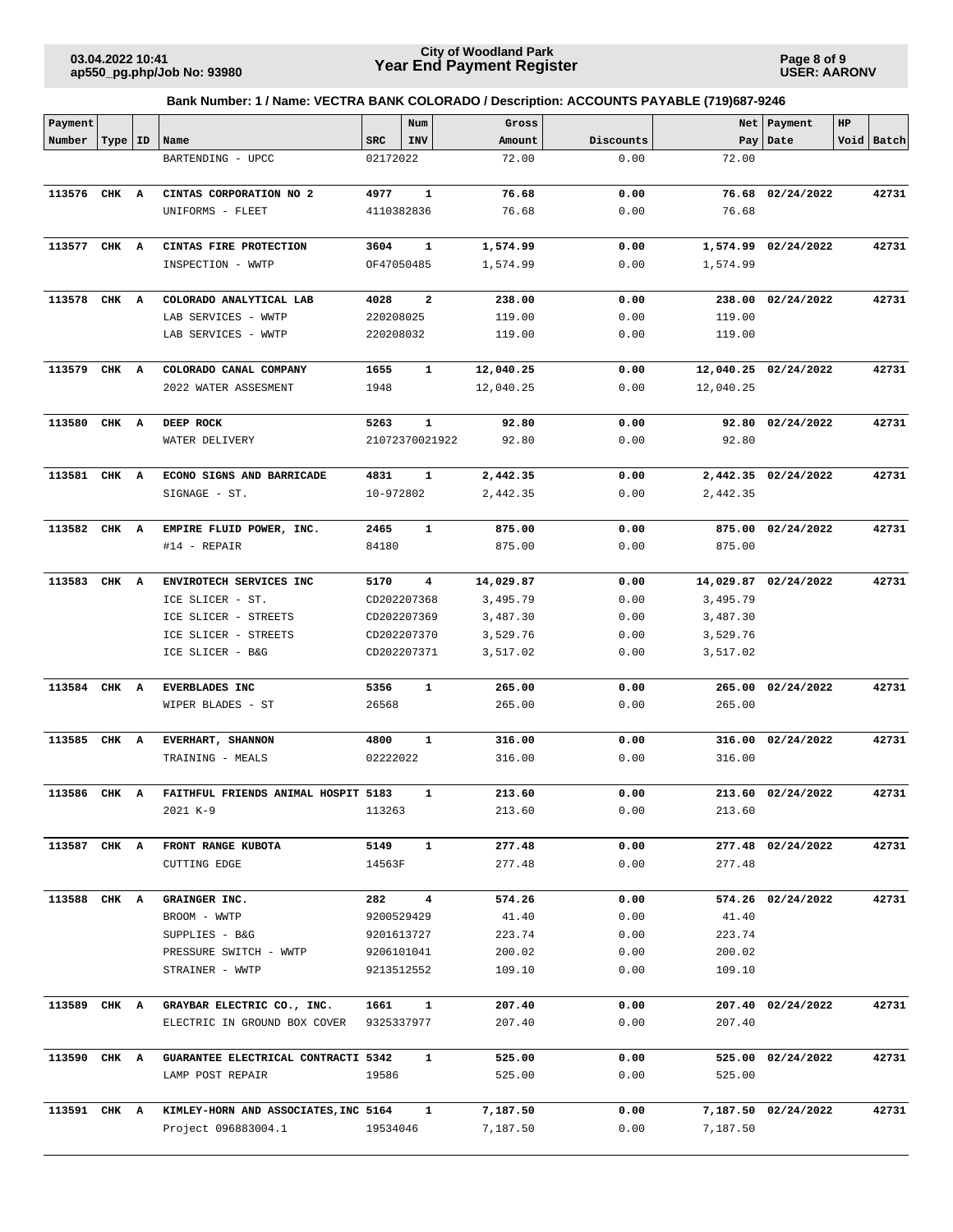**Page 9 of 9 USER: AARONV**

| Payment      |           |              |                                      |              | Num                     | Gross      |           |            | Net   Payment         | HP         |
|--------------|-----------|--------------|--------------------------------------|--------------|-------------------------|------------|-----------|------------|-----------------------|------------|
| Number       | Type   ID |              | Name                                 | SRC          | INV                     | Amount     | Discounts |            | Pay   Date            | Void Batch |
| 113592       | CHK       | $\mathbf{A}$ | <b>KS STATEBANK</b>                  | 5217         | $\mathbf{1}$            | 377.98     | 0.00      |            | 377.98 02/24/2022     | 42731      |
|              |           |              | KYOCERA COPIER - WAC                 |              | $57341 - 4 - 2022$      | 377.98     | 0.00      | 377.98     |                       |            |
| 113593 CHK A |           |              | KUBWATER RESOURCES INC               | 4643         | 1                       | 4,250.52   | 0.00      |            | 4,250.52 02/24/2022   | 42731      |
|              |           |              | COMPOST - WWTP                       | 10836        |                         | 4,250.52   | 0.00      | 4,250.52   |                       |            |
| 113594 CHK A |           |              | LAKE HENRY RESERVOIR CO.             | 4420         | $\mathbf{1}$            | 6,328.25   | 0.00      |            | 6,328.25 02/24/2022   | 42731      |
|              |           |              | 2022 WATER ASSESSMENT                | 295          |                         | 6,328.25   | 0.00      | 6,328.25   |                       |            |
| 113595 CHK A |           |              | LAKE MEREDITH RESERVOIR CO.          | 4419         | $\mathbf{1}$            | 2,016.00   | 0.00      |            | 2,016.00 02/24/2022   | 42731      |
|              |           |              | 2022 WATER ASSESSMENT                | 793          |                         | 2,016.00   | 0.00      | 2,016.00   |                       |            |
| 113596 CHK A |           |              | LAWSON PRODUCTS, INC.                | 2935         | 1                       | 218.25     | 0.00      |            | 218.25 02/24/2022     | 42731      |
|              |           |              | JACKETS - B&G                        |              | 9309231666              | 218.25     | 0.00      | 218.25     |                       |            |
| 113597       | CHK A     |              | MCCANDLESS TRUCK CENTER LLC          | 2792         | $\overline{\mathbf{2}}$ | 628.21     | 0.00      |            | 628.21 02/24/2022     | 42731      |
|              |           |              | PARTS                                |              | P103090479:01           | 105.71     | 0.00      | 105.71     |                       |            |
|              |           |              | SERVICE REPAIR - VACON               |              | S103018722:01           | 522.50     | 0.00      | 522.50     |                       |            |
| 113598 CHK A |           |              | ERIC POWELL                          | $\mathbf{1}$ | $\mathbf{1}$            | 745.20     | 0.00      |            | 745.20 02/24/2022     | 42731      |
|              |           |              | FLIGHT REIMBURSEMENT                 | 02162022     |                         | 745.20     | 0.00      | 745.20     |                       |            |
| 113599       | CHK A     |              | MUNICIPAL TREATMENT EQUIPMENT 451    |              | 1                       | 186.00     | 0.00      |            | 186.00 02/24/2022     | 42731      |
|              |           |              | SUPPLIES/EQUIP                       | 21374        |                         | 186.00     | 0.00      | 186.00     |                       |            |
| 113600       | CHK A     |              | STANLEY CONVERGENT SECURITY SO 4042  |              | 1                       | 398.82     | 0.00      |            | 398.82 02/24/2022     | 42731      |
|              |           |              | 03/2022 MAINT.                       |              | 6002141711              | 398.82     | 0.00      | 398.82     |                       |            |
| 113601 CHK A |           |              | TRENCH PLATE RENTAL CO.              | 5341         | $\mathbf{1}$            | 240.00     | 0.00      |            | 240.00 02/24/2022     | 42731      |
|              |           |              | ALUMINUM SPREADER                    | 405782       |                         | 240.00     | 0.00      | 240.00     |                       |            |
| 113602 CHK A |           |              | TWIN LAKES RESERVOIR/CANAL CO. 637   |              | 1                       | 5,956.10   | 0.00      |            | 5,956.10 02/24/2022   | 42731      |
|              |           |              | 2022 WATER ASSESSMENT                | 2629         |                         | 5,956.10   | 0.00      | 5,956.10   |                       |            |
| 113603       | CHK A     |              | USA BLUEBOOK                         | 1779         | 7                       | 878.73     | 0.00      |            | 878.73 02/24/2022     | 42731      |
|              |           |              | SUPPLIES $- F/S$                     | 857208       |                         | 253.58     | 0.00      | 164.82     |                       |            |
|              |           |              | SUPPLIES - F/S                       | 857208       |                         | 253.58     | 0.00      | 88.76      |                       |            |
|              |           |              | SERVICE BOX WRENCH - F/S             | 862372       |                         | 79.95      | 0.00      | 51.96      |                       |            |
|              |           |              | SERVICE BOX WRENCH - F/S             | 862372       |                         | 79.95      | 0.00      | 27.99      |                       |            |
|              |           |              | BUFFER PACK - WWTP                   | 865356       |                         | 44.42      | 0.00      | 44.42      |                       |            |
|              |           |              | SUPPLIES $- F/S$                     | 868750       |                         | 199.80     | 0.00      | 199.80     |                       |            |
|              |           |              | INVERTED PAINT - F/S                 | 868796       |                         | 300.98     | 0.00      | 300.98     |                       |            |
| 113604 CHK A |           |              | WAGNER EQUIPMENT CO.                 | 666          | $\mathbf{1}$            | 1,226.36   | 0.00      |            | 1,226.36 02/24/2022   | 42731      |
|              |           |              | REPAIR                               |              | S03W0868542             | 1,226.36   | 0.00      | 1,226.36   |                       |            |
| 113605 CHK A |           |              | WOODLAND PARK SCHOOL DIST RE-2 1262  |              | $\mathbf{1}$            | 233,087.28 | 0.00      |            | 233,087.28 02/24/2022 | 42731      |
|              |           |              | 11/2021 SALES TAX                    | 02232022     |                         | 233,087.28 | 0.00      | 233,087.28 |                       |            |
|              |           |              | REGISTER TOTALS Checks: 146 Voids: 0 |              | 208                     | 456,278.95 | 0.00      | 456,278.95 |                       |            |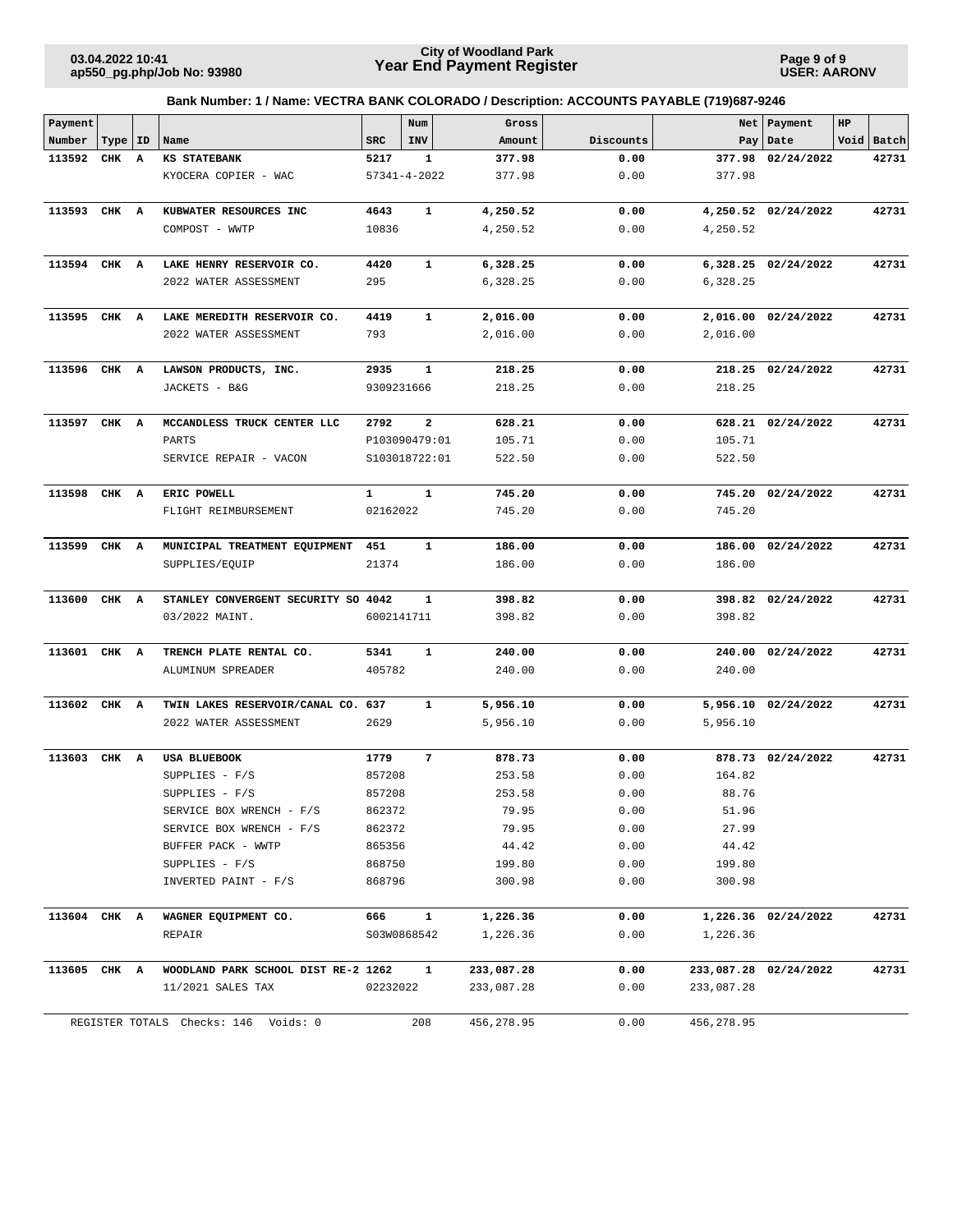|                                   |              |                     | Bank Number: 99 / Name: VECTRA BANK COLORADO/PAYROLL / Description: PAYROLL ACCOUNT |          |              |  |  |  |
|-----------------------------------|--------------|---------------------|-------------------------------------------------------------------------------------|----------|--------------|--|--|--|
| <b>Payment Number</b><br>Position | Num Inv      | <b>Gross Amount</b> | Discounts                                                                           | Net Pay  | Payment Date |  |  |  |
| 18808 Crew Chief - Field Ser      | $\mathbf{1}$ | 13,351.58           | 4,915.05                                                                            | 8,436.53 | 2/7/2022     |  |  |  |
| 18809 Lifeguard                   | 1            | 310.86              | 30.78                                                                               | 280.08   | 2/11/2022    |  |  |  |
| 18810 PT Snow Plowing             | 1            | 718.89              | 73.99                                                                               | 644.90   | 2/11/2022    |  |  |  |
| 18811 Lifeguard                   | 1            | 100.48              | 7.69                                                                                | 92.79    | 2/11/2022    |  |  |  |
| 18812 MWI PBG                     | 1            | 1,435.12            | 387.46                                                                              | 1,047.66 | 2/11/2022    |  |  |  |
| 18813 Lifeguard                   | 1            | 97.34               | 7.44                                                                                | 89.90    | 2/11/2022    |  |  |  |
| 18814 Clerical Asst               | 1            | 2,143.20            | 518.44                                                                              | 1,624.76 | 2/11/2022    |  |  |  |
| 18815 Lifeguard                   | 1            | 116.18              | 8.89                                                                                | 107.29   | 2/25/2022    |  |  |  |
| 18816 Maintenance Worker II       | 1            | 208.00              | 15.92                                                                               | 192.08   | 2/25/2022    |  |  |  |
| 18817 Police Officer              | 1            | 954.80              | 116.22                                                                              | 838.58   | 2/25/2022    |  |  |  |
| 18818 Lifeguard                   | 1            | 194.68              | 16.89                                                                               | 177.79   | 2/25/2022    |  |  |  |
| 18819 MWI PBG                     | 1            | 1,508.92            | 404.96                                                                              | 1,103.96 | 2/25/2022    |  |  |  |
| 18820 Lifeguard                   | 1            | 662.54              | 90.14                                                                               | 572.40   | 2/25/2022    |  |  |  |
| 18821 WTO                         | 1            | 1,499.20            | 283.46                                                                              | 1,215.74 | 2/25/2022    |  |  |  |
| 48712 Corporal                    | 1            | 3,387.54            | 715.75                                                                              | 2,671.79 | 2/11/2022    |  |  |  |
| 48713 Dispatcher II               | 1            | 1,795.04            | 474.71                                                                              | 1,320.33 | 2/11/2022    |  |  |  |
| 48714 Police Officer I            | 1            | 2,273.60            | 561.98                                                                              | 1,711.62 | 2/11/2022    |  |  |  |
| 48715 IT Manager                  | $\mathbf 1$  | 3,417.52            | 1,154.19                                                                            | 2,263.33 | 2/11/2022    |  |  |  |
| 48716 Dispatcher I                | $\mathbf{1}$ | 1,828.96            | 474.38                                                                              | 1,354.58 | 2/11/2022    |  |  |  |
| 48717 Utility Billing Techni      | 1            | 1,859.20            | 629.63                                                                              | 1,229.57 | 2/11/2022    |  |  |  |
| 48718 Planning and Building       | 1            | 2,582.20            | 782.72                                                                              | 1,799.48 | 2/11/2022    |  |  |  |
| 48719 Water Fitness Instruct      | 1            | 376.95              | 31.84                                                                               | 345.11   | 2/11/2022    |  |  |  |
| 48720 WWTO                        | 1            | 1,851.06            | 506.93                                                                              | 1,344.13 | 2/11/2022    |  |  |  |
| 48721 WTO                         | 1            | 2,106.00            | 1,195.56                                                                            | 910.44   | 2/11/2022    |  |  |  |
| 48722 MUNICIPAL COURT CLERK       | 1            | 1,236.84            | 264.05                                                                              | 972.79   | 2/11/2022    |  |  |  |
| 48723 Police Officer II           | 1            | 2,318.20            | 418.33                                                                              | 1,899.87 | 2/11/2022    |  |  |  |
| 48724 Corporal                    | 1            | 3,789.76            | 1,239.63                                                                            | 2,550.13 | 2/11/2022    |  |  |  |
| 48725 Dispatcher I                | 1            | 2,733.36            | 801.80                                                                              | 1,931.56 | 2/11/2022    |  |  |  |
| 48726 Lifeguard                   | 1            | 584.04              | 89.81                                                                               | 494.23   | 2/11/2022    |  |  |  |
| 48727 Police Officer I            | $\mathbf 1$  | 2,122.65            | 441.12                                                                              | 1,681.53 | 2/11/2022    |  |  |  |
| 48728 Lifeguard                   | 1            | 420.00              | 37.13                                                                               | 382.87   | 2/11/2022    |  |  |  |
| 48729 Maintenance Worker I -      | 1            | 1,508.92            | 303.60                                                                              | 1,205.32 | 2/11/2022    |  |  |  |
| 48730 Accounting Manager          | 1            | 2,826.32            | 957.68                                                                              | 1,868.64 | 2/11/2022    |  |  |  |
| 48731 Event Center Coordinat      | 1            | 1,872.28            | 600.79                                                                              | 1,271.49 | 2/11/2022    |  |  |  |
| 48732 Detective/MPO               | 1            | 4,519.26            | 1,154.35                                                                            | 3,364.91 | 2/11/2022    |  |  |  |
| 48733 Assistant to the City       | 1            | 2,765.29            | 879.69                                                                              | 1,885.60 | 2/11/2022    |  |  |  |
| 48734 Lifeguard                   | 1            | 257.48              | 24.70                                                                               | 232.78   | 2/11/2022    |  |  |  |
| 48735 Police Officer I            | 1            | 3,041.06            | 739.12                                                                              | 2,301.94 | 2/11/2022    |  |  |  |
| 48736 Sports Coordinator          | 1            | 1,789.95            | 432.81                                                                              | 1,357.14 | 2/11/2022    |  |  |  |
| 48737 IT Intern                   | 1            | 324.00              | 32.78                                                                               | 291.22   | 2/11/2022    |  |  |  |
| 48738 Deputy Chief of Police      | 1            | 3,826.14            | 790.31                                                                              | 3,035.83 | 2/11/2022    |  |  |  |
| 48739 Maintenance Worker I -      | 1            | 1,463.69            | 554.05                                                                              | 909.64   | 2/11/2022    |  |  |  |
| 48740 Police Officer I            | 1            | 567.15              | 70.59                                                                               | 496.56   | 2/11/2022    |  |  |  |
| 48741 Lifeguard                   | 1            | 376.80              | 38.82                                                                               | 337.98   | 2/11/2022    |  |  |  |
| 48742 Interim Chief of Polic      | 1            | 5,221.15            | 1,145.85                                                                            | 4,075.30 | 2/11/2022    |  |  |  |
| 48743 PD Admin Assist/Teen C      | 1            | 2,050.05            | 604.72                                                                              | 1,445.33 | 2/11/2022    |  |  |  |
| 48744 Finance Admin. Asst./C      | 1            | 1,676.00            | 576.68                                                                              | 1,099.32 | 2/11/2022    |  |  |  |
| 48745 Sergeant                    | 1            | 3,026.70            | 1,114.77                                                                            | 1,911.93 | 2/11/2022    |  |  |  |
| 48746 Dispatch II                 | 1            | 2,516.19            | 585.84                                                                              | 1,930.35 | 2/11/2022    |  |  |  |
| 48747 HR Generalist               | $\mathbf 1$  | 2,566.53            | 968.59                                                                              | 1,597.94 | 2/11/2022    |  |  |  |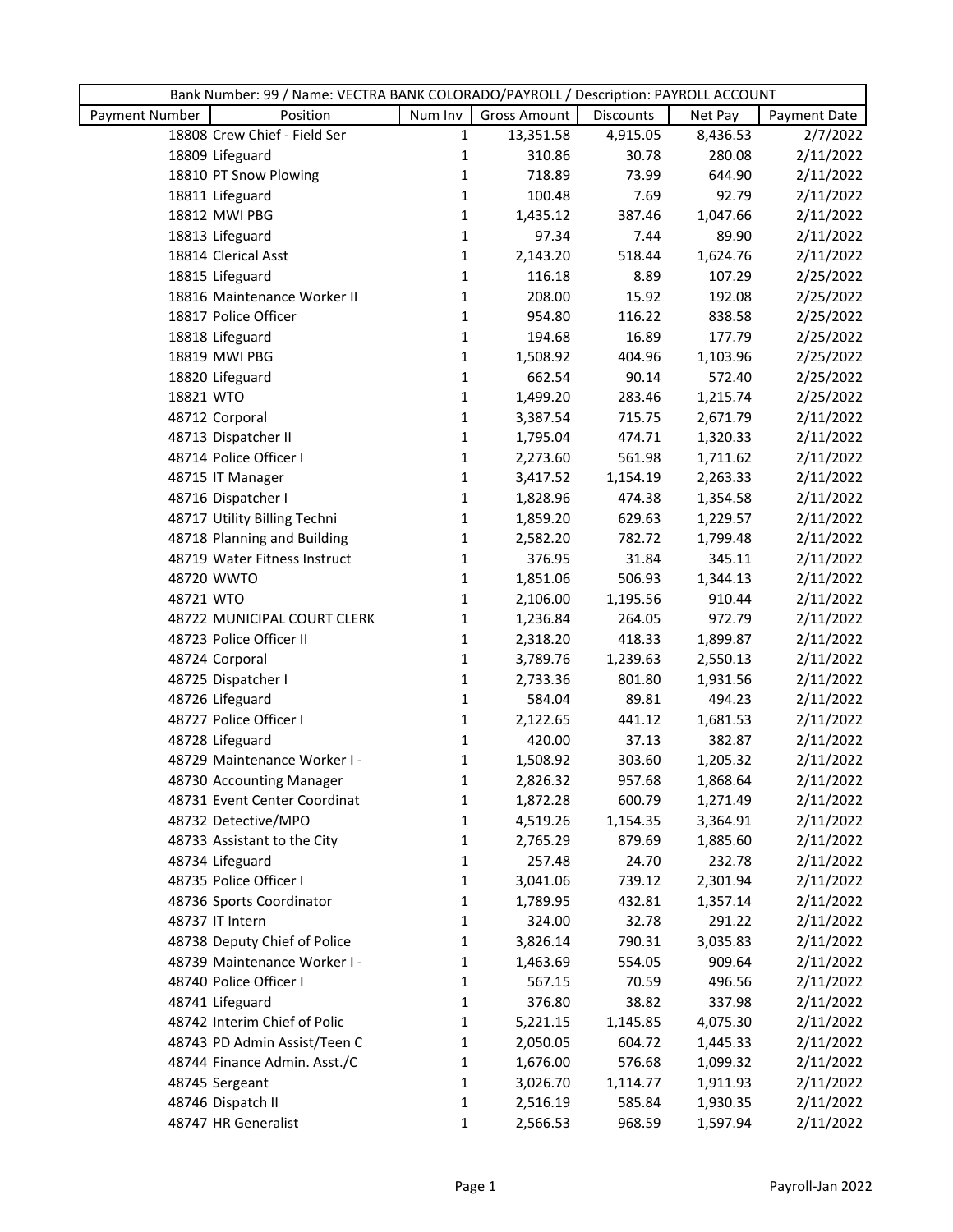|                | Bank Number: 99 / Name: VECTRA BANK COLORADO/PAYROLL / Description: PAYROLL ACCOUNT |              |                     |                  |          |              |  |
|----------------|-------------------------------------------------------------------------------------|--------------|---------------------|------------------|----------|--------------|--|
| Payment Number | Position                                                                            | Num Inv      | <b>Gross Amount</b> | <b>Discounts</b> | Net Pay  | Payment Date |  |
|                | 48748 Water Treatment Operat                                                        | $\mathbf{1}$ | 2,377.24            | 532.38           | 1,844.86 | 2/11/2022    |  |
|                | 48749 Communication and Mark                                                        | $\mathbf{1}$ | 1,985.16            | 508.60           | 1,476.56 | 2/11/2022    |  |
|                | 48750 Police Officer I                                                              | $\mathbf{1}$ | 2,177.81            | 391.25           | 1,786.56 | 2/11/2022    |  |
|                | 48751 Pool Attendant                                                                | $\mathbf{1}$ | 288.88              | 28.10            | 260.78   | 2/11/2022    |  |
|                | 48752 Lifeguard                                                                     | 1            | 204.10              | 17.61            | 186.49   | 2/11/2022    |  |
|                | 48753 Parks and Rec Director                                                        | $\mathbf{1}$ | 3,795.48            | 1,366.05         | 2,429.43 | 2/11/2022    |  |
|                | 48754 Lifeguard                                                                     | $\mathbf{1}$ | 367.38              | 38.11            | 329.27   | 2/11/2022    |  |
|                | 48755 Lifeguard                                                                     | $\mathbf{1}$ | 681.50              | 129.93           | 551.57   | 2/11/2022    |  |
|                | 48756 City Manager                                                                  | $\mathbf{1}$ | 5,346.16            | 1,691.12         | 3,655.04 | 2/11/2022    |  |
|                | 48757 City Clerk/Deputy City                                                        | $\mathbf{1}$ | 4,174.85            | 2,257.26         | 1,917.59 | 2/11/2022    |  |
|                | 48758 Zoning/Code Enforcemen                                                        | $1\,$        | 3,464.60            | 989.57           | 2,475.03 | 2/11/2022    |  |
|                | 48759 Finance Technician                                                            | $\mathbf{1}$ | 1,744.20            | 415.81           | 1,328.39 | 2/11/2022    |  |
|                | 48760 Dispatcher II                                                                 | $\mathbf{1}$ | 2,070.67            | 576.59           | 1,494.08 | 2/11/2022    |  |
|                | 48761 WWTO                                                                          | $\mathbf{1}$ | 1,499.20            | 469.35           | 1,029.85 | 2/11/2022    |  |
|                | 48762 Crew Chief - Fleet                                                            | $\mathbf{1}$ | 3,328.59            | 1,335.11         | 1,993.48 | 2/11/2022    |  |
|                | 48763 Police Officer                                                                | $1\,$        | 3,666.30            | 715.93           | 2,950.37 | 2/11/2022    |  |
|                | 48764 Clerical Asst                                                                 | $\mathbf{1}$ | 423.90              | 44.42            | 379.48   | 2/11/2022    |  |
|                | 48765 Presiding Municipal Co                                                        | 1            | 1,572.59            | 271.37           | 1,301.22 | 2/11/2022    |  |
|                | 48766 Maintenance Worker I P                                                        | $\mathbf{1}$ | 1,459.72            | 336.69           | 1,123.03 | 2/11/2022    |  |
|                | 48767 P&R Sports Site Supv                                                          | $\mathbf{1}$ | 324.45              | 25.82            | 298.63   | 2/11/2022    |  |
|                | 48768 UPCC-ASSISTANT                                                                | $\mathbf{1}$ | 547.92              | 97.70            | 450.22   | 2/11/2022    |  |
|                | 48769 Admin Assistant P&R                                                           | $\mathbf{1}$ | 2,076.67            | 568.51           | 1,508.16 | 2/11/2022    |  |
|                | 48770 Dispatcher                                                                    | $\mathbf{1}$ | 1,719.18            | 341.31           | 1,377.87 | 2/11/2022    |  |
|                | 48771 Code Enforcement                                                              | $\mathbf{1}$ | 1,884.96            | 638.03           | 1,246.93 | 2/11/2022    |  |
|                | 48772 Construction Inspector                                                        | $\mathbf{1}$ | 3,749.16            | 1,073.14         | 2,676.02 | 2/11/2022    |  |
|                | 48773 Police Officer I                                                              | $\mathbf{1}$ | 2,122.65            | 714.64           | 1,408.01 | 2/11/2022    |  |
|                | 48774 Maint. Worker II - Str                                                        | $\mathbf{1}$ | 2,114.16            | 652.07           | 1,462.09 | 2/11/2022    |  |
|                | 48775 Police Officer II                                                             | $\mathbf{1}$ | 2,868.31            | 1,089.71         | 1,778.60 | 2/11/2022    |  |
|                | 48776 Planning Director                                                             | $\mathbf{1}$ | 3,910.31            | 1,843.41         | 2,066.90 | 2/11/2022    |  |
|                | 48777 Utilities Technician                                                          | $\mathbf{1}$ | 2,524.09            | 1,133.75         | 1,390.34 | 2/11/2022    |  |
|                | 48778 Permit Technician                                                             | $\mathbf{1}$ | 823.81              | 243.40           | 580.41   | 2/11/2022    |  |
|                | 48779 WWTO                                                                          | 1            | 2,574.17            | 903.24           | 1,670.93 | 2/11/2022    |  |
|                | 48780 Lifeguard                                                                     | 1            | 540.08              | 80.05            | 460.03   | 2/11/2022    |  |
|                | 48781 Maintenance Worker II                                                         | 1            | 2,888.47            | 801.36           | 2,087.11 | 2/11/2022    |  |
|                | 48782 Lifeguard                                                                     | $\mathbf{1}$ | 175.84              | 14.45            | 161.39   | 2/11/2022    |  |
|                | 48783 WWTP Chief Operator                                                           | 1            | 3,227.83            | 1,341.35         | 1,886.48 | 2/11/2022    |  |
|                | 48784 Lifeguard                                                                     | 1            | 197.82              | 17.14            | 180.68   | 2/11/2022    |  |
|                | 48785 Fleet Mechanic II                                                             | 1            | 2,117.56            | 608.13           | 1,509.43 | 2/11/2022    |  |
|                | 48786 Maintenance II - Stree                                                        | $\mathbf{1}$ | 1,590.50            | 450.72           | 1,139.78 | 2/11/2022    |  |
|                | 48787 Lifeguard                                                                     | 1            | 379.94              | 39.07            | 340.87   | 2/11/2022    |  |
|                | 48788 Dispatch Supervisor                                                           | $\mathbf{1}$ | 2,400.18            | 911.72           | 1,488.46 | 2/11/2022    |  |
|                | 48789 Police Officer I                                                              | $\mathbf{1}$ | 2,639.99            | 833.12           | 1,806.87 | 2/11/2022    |  |
|                | 48790 Maint. Worker III - St                                                        | 1            | 3,134.37            | 1,071.02         | 2,063.35 | 2/11/2022    |  |
|                | 48791 Lifeguard                                                                     | $\mathbf{1}$ | 43.96               | 3.36             | 40.60    | 2/11/2022    |  |
|                | 48792 Crew Chief - PBG                                                              | $\mathbf{1}$ | 2,845.18            | 668.88           | 2,176.30 | 2/11/2022    |  |
|                | 48793 Finance Director                                                              | 1            | 3,916.84            | 1,131.27         | 2,785.57 | 2/11/2022    |  |
|                | 48794 Victims Advocate Coord                                                        | $\mathbf{1}$ | 2,331.43            | 1,355.85         | 975.58   | 2/11/2022    |  |
|                | 48795 Maint. Worker I - PBG                                                         | 1            | 1,934.79            | 395.25           | 1,539.54 | 2/11/2022    |  |
|                | 48796 Aquatic Manager                                                               | 1            | 2,272.38            | 683.27           | 1,589.11 | 2/11/2022    |  |
|                | 48797 WTP CHIEF OPERATOR                                                            | $\mathbf{1}$ | 3,758.33            | 2,126.23         | 1,632.10 | 2/11/2022    |  |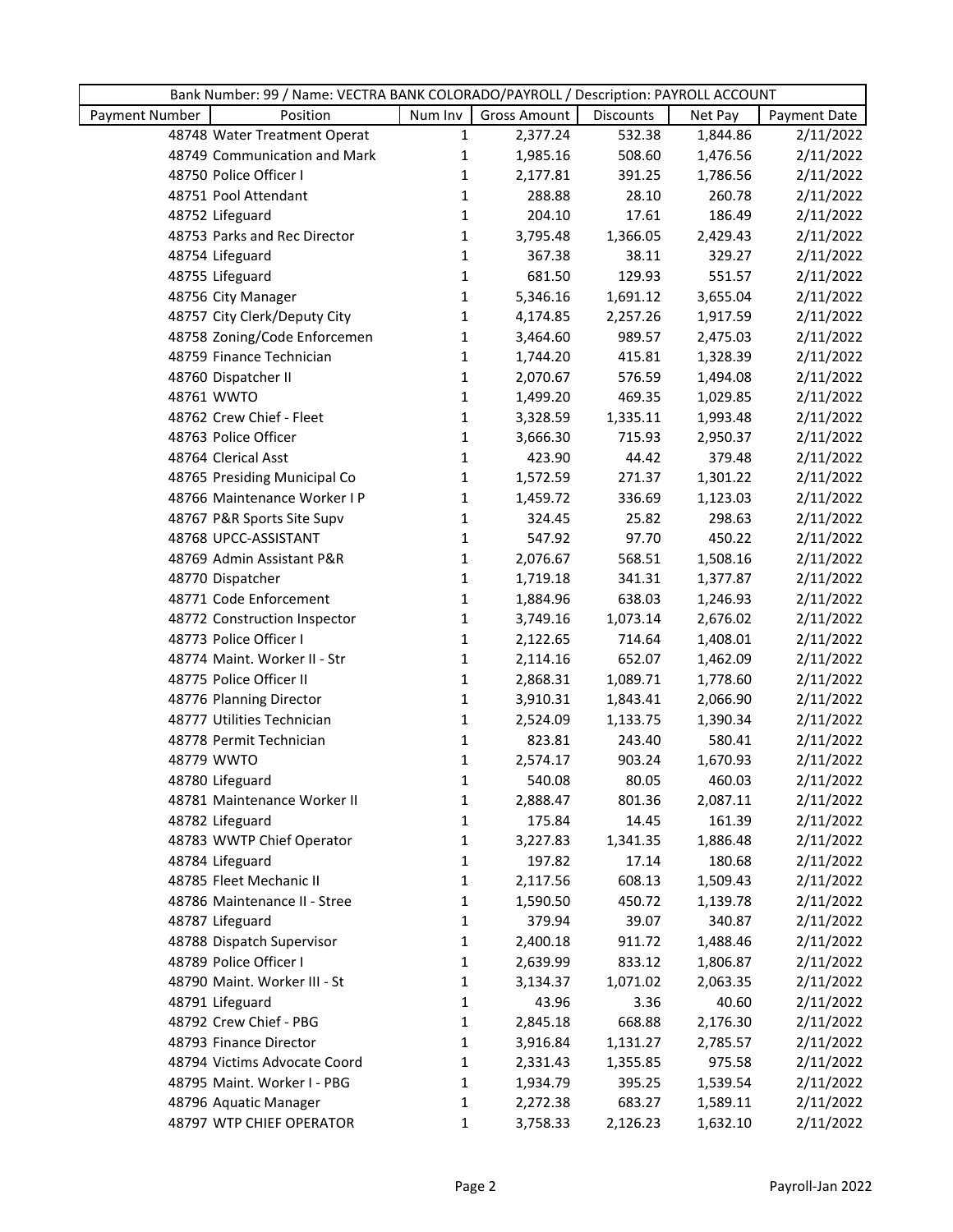|                | Bank Number: 99 / Name: VECTRA BANK COLORADO/PAYROLL / Description: PAYROLL ACCOUNT |              |                     |                  |          |              |  |
|----------------|-------------------------------------------------------------------------------------|--------------|---------------------|------------------|----------|--------------|--|
| Payment Number | Position                                                                            | Num Inv      | <b>Gross Amount</b> | <b>Discounts</b> | Net Pay  | Payment Date |  |
|                | 48798 Assistant Aquatic Mana                                                        | $\mathbf{1}$ | 1,825.76            | 593.83           | 1,231.93 | 2/11/2022    |  |
|                | 48799 Utilities Director/Dep                                                        | 1            | 4,867.41            | 2,155.21         | 2,712.20 | 2/11/2022    |  |
|                | 48800 Lifeguard                                                                     | $\mathbf{1}$ | 103.62              | 7.93             | 95.69    | 2/11/2022    |  |
|                | 48801 Lifeguard                                                                     | $\mathbf{1}$ | 222.94              | 20.06            | 202.88   | 2/11/2022    |  |
|                | 48802 Lifeguard                                                                     | 1            | 43.96               | 3.36             | 40.60    | 2/11/2022    |  |
|                | 48803 Front Desk Representat                                                        | $1\,$        | 766.80              | 106.34           | 660.46   | 2/11/2022    |  |
|                | 48804 Corporal                                                                      | $\mathbf{1}$ | 3,236.61            | 689.45           | 2,547.16 | 2/25/2022    |  |
|                | 48805 Dispatcher II                                                                 | $\mathbf{1}$ | 1,996.91            | 536.71           | 1,460.20 | 2/25/2022    |  |
|                | 48806 Police Officer I                                                              | $\mathbf{1}$ | 2,273.60            | 561.98           | 1,711.62 | 2/25/2022    |  |
|                | 48807 IT Manager                                                                    | $1\,$        | 3,242.52            | 1,094.30         | 2,148.22 | 2/25/2022    |  |
|                | 48808 Dispatcher I                                                                  | $1\,$        | 1,948.24            | 512.29           | 1,435.95 | 2/25/2022    |  |
|                | 48809 Utility Billing Techni                                                        | $\mathbf{1}$ | 1,859.20            | 629.63           | 1,229.57 | 2/25/2022    |  |
|                | 48810 Planning and Building                                                         | $\mathbf{1}$ | 2,340.80            | 724.28           | 1,616.52 | 2/25/2022    |  |
|                | 48811 Water Fitness Instruct                                                        | $\mathbf{1}$ | 350.03              | 28.77            | 321.26   | 2/25/2022    |  |
|                | 48812 WWTO                                                                          | $\mathbf{1}$ | 1,851.06            | 506.93           | 1,344.13 | 2/25/2022    |  |
| 48813 WTO      |                                                                                     | $1\,$        | 2,537.24            | 1,324.61         | 1,212.63 | 2/25/2022    |  |
|                | 48814 MUNICIPAL COURT CLERK                                                         | 1            | 1,180.62            | 251.01           | 929.61   | 2/25/2022    |  |
|                | 48815 Police Officer II                                                             | 1            | 2,143.20            | 386.80           | 1,756.40 | 2/25/2022    |  |
|                | 48816 Corporal                                                                      | $\mathbf{1}$ | 2,984.80            | 1,013.87         | 1,970.93 | 2/25/2022    |  |
|                | 48817 Dispatcher I                                                                  | $\mathbf{1}$ | 1,880.43            | 595.21           | 1,285.22 | 2/25/2022    |  |
|                | 48818 Lifeguard                                                                     | $\mathbf{1}$ | 527.52              | 76.83            | 450.69   | 2/25/2022    |  |
|                | 48819 Police Officer I                                                              | $\mathbf{1}$ | 3,217.01            | 638.32           | 2,578.69 | 2/25/2022    |  |
|                | 48820 Lifeguard                                                                     | $\mathbf 1$  | 630.00              | 63.20            | 566.80   | 2/25/2022    |  |
|                | 48821 Maintenance Worker I -                                                        | 1            | 1,508.92            | 303.60           | 1,205.32 | 2/25/2022    |  |
|                | 48822 Accounting Manager                                                            | $\mathbf{1}$ | 2,826.32            | 957.66           | 1,868.66 | 2/25/2022    |  |
|                | 48823 Event Center Coordinat                                                        | $\mathbf{1}$ | 1,872.28            | 600.79           | 1,271.49 | 2/25/2022    |  |
|                | 48824 Detective/MPO                                                                 | $\mathbf{1}$ | 3,991.00            | 1,059.29         | 2,931.71 | 2/25/2022    |  |
|                | 48825 Assistant to the City                                                         | $\mathbf{1}$ | 2,590.29            | 837.29           | 1,753.00 | 2/25/2022    |  |
|                | 48826 Lifeguard                                                                     | $\mathbf{1}$ | 527.52              | 60.29            | 467.23   | 2/25/2022    |  |
|                | 48827 PT Snow Plowing                                                               | $\mathbf{1}$ | 680.24              | 69.05            | 611.19   | 2/25/2022    |  |
|                | 48828 Police Officer I                                                              | $\mathbf{1}$ | 2,700.02            | 644.15           | 2,055.87 | 2/25/2022    |  |
|                | 48829 Sports Coordinator                                                            | 1            | 1,789.95            | 432.81           | 1,357.14 | 2/25/2022    |  |
|                | 48830 IT Intern                                                                     | 1            | 303.75              | 30.24            | 273.51   | 2/25/2022    |  |
|                | 48831 Deputy Chief of Police                                                        | 1            | 3,651.14            | 758.77           | 2,892.37 | 2/25/2022    |  |
|                | 48832 Maintenance Worker I -                                                        | $\mathbf{1}$ | 1,869.77            | 652.84           | 1,216.93 | 2/25/2022    |  |
|                | 48833 Police Officer I                                                              | 1            |                     |                  |          | 2/25/2022    |  |
|                | 48834 Lifeguard                                                                     | 1            | 254.34              | 24.46            | 229.88   | 2/25/2022    |  |
|                | 48835 Interim Chief of Polic                                                        | 1            | 5,221.15            | 1,145.86         | 4,075.29 | 2/25/2022    |  |
|                | 48836 PD Admin Assist/Teen C                                                        | 1            | 2,012.32            | 595.31           | 1,417.01 | 2/25/2022    |  |
|                | 48837 Finance Admin. Asst./C                                                        | 1            | 1,676.01            | 576.69           | 1,099.32 | 2/25/2022    |  |
|                | 48838 Sergeant                                                                      | $\mathbf{1}$ | 2,851.70            | 1,065.73         | 1,785.97 | 2/25/2022    |  |
|                | 48839 Dispatch II                                                                   | 1            | 1,850.37            | 427.00           | 1,423.37 | 2/25/2022    |  |
|                | 48840 HR Generalist                                                                 | 1            | 2,566.53            | 968.60           | 1,597.93 | 2/25/2022    |  |
|                | 48841 Water Treatment Operat                                                        | $\mathbf{1}$ | 2,377.24            | 532.38           | 1,844.86 | 2/25/2022    |  |
|                | 48842 Communication and Mark                                                        | 1            | 1,985.16            | 508.61           | 1,476.55 | 2/25/2022    |  |
|                | 48843 Police Officer I                                                              | 1            | 2,367.71            | 425.80           | 1,941.91 | 2/25/2022    |  |
|                | 48844 Lifeguard                                                                     | 1            | 106.76              | 8.17             | 98.59    | 2/25/2022    |  |
|                | 48845 Parks and Rec Director                                                        | 1            | 3,795.48            | 1,366.05         | 2,429.43 | 2/25/2022    |  |
|                | 48846 Lifeguard                                                                     | 1            | 185.26              | 15.16            | 170.10   | 2/25/2022    |  |
|                | 48847 Lifeguard                                                                     | $\mathbf{1}$ | 775.75              | 152.46           | 623.29   | 2/25/2022    |  |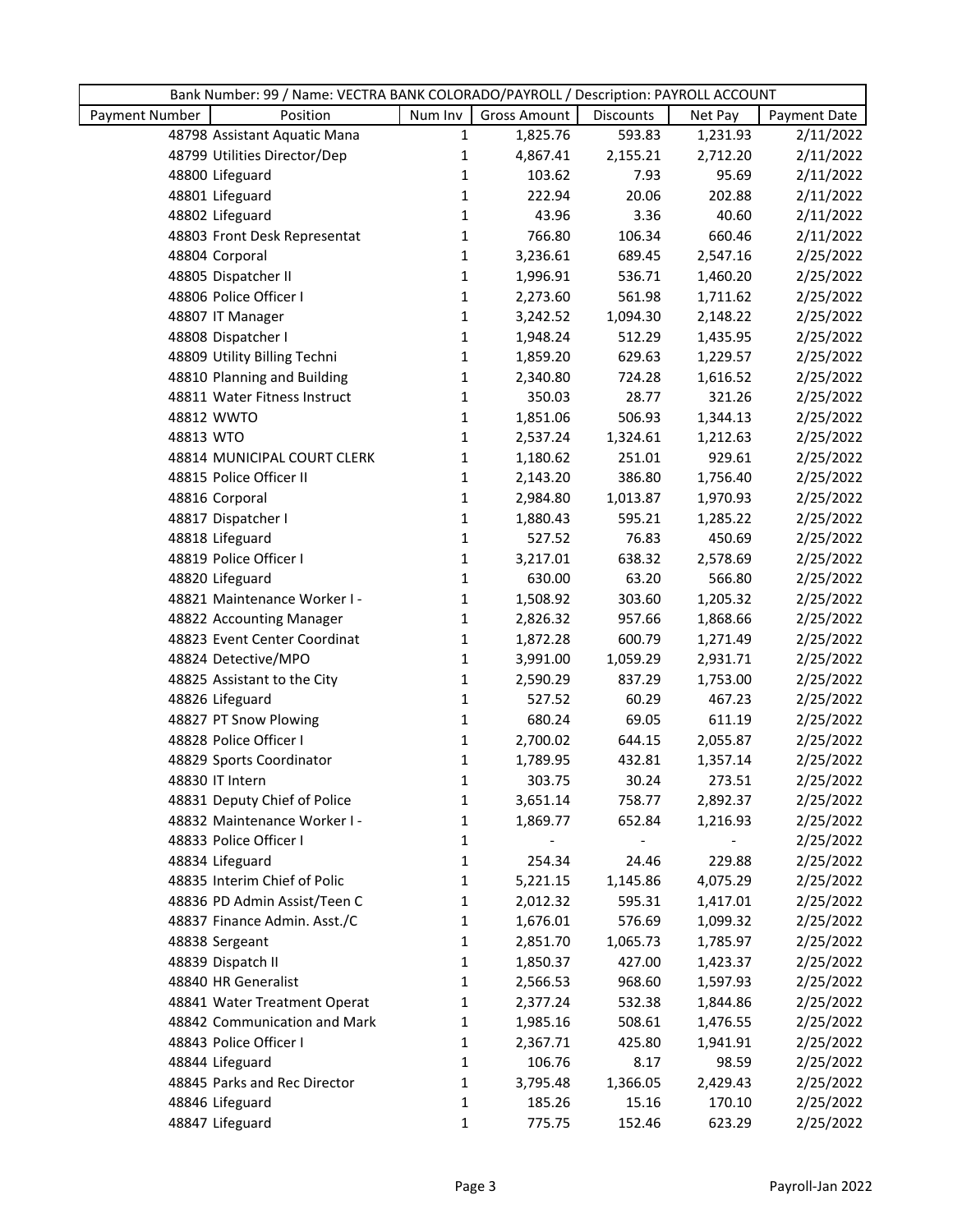| Bank Number: 99 / Name: VECTRA BANK COLORADO/PAYROLL / Description: PAYROLL ACCOUNT |                                     |              |                     |            |            |              |  |
|-------------------------------------------------------------------------------------|-------------------------------------|--------------|---------------------|------------|------------|--------------|--|
| Payment Number                                                                      | Position                            | Num Inv      | <b>Gross Amount</b> | Discounts  | Net Pay    | Payment Date |  |
|                                                                                     | 48848 City Manager                  | $\mathbf{1}$ | 5,346.16            | 1,691.12   | 3,655.04   | 2/25/2022    |  |
|                                                                                     | 48849 City Clerk/Deputy City        | 1            | 4,174.85            | 2,257.26   | 1,917.59   | 2/25/2022    |  |
|                                                                                     | 48850 Zoning/Code Enforcemen        | 1            | 3,258.99            | 932.36     | 2,326.63   | 2/25/2022    |  |
|                                                                                     | 48851 Dispatcher II                 | 1            | 1,883.48            | 530.81     | 1,352.67   | 2/25/2022    |  |
|                                                                                     | 48852 WWTO                          | $\mathbf{1}$ | 1,499.20            | 469.35     | 1,029.85   | 2/25/2022    |  |
|                                                                                     | 48853 Crew Chief - Fleet            | $\mathbf{1}$ | 3,711.61            | 1,428.38   | 2,283.23   | 2/25/2022    |  |
|                                                                                     | 48854 Police Officer                | $\mathbf{1}$ | 2,273.72            | 527.49     | 1,746.23   | 2/25/2022    |  |
|                                                                                     | 48855 Presiding Municipal Co        | $\mathbf{1}$ | 374.43              | 31.65      | 342.78     | 2/25/2022    |  |
|                                                                                     | 48856 Maintenance Worker I P        | $\mathbf{1}$ | 1,508.92            | 347.37     | 1,161.55   | 2/25/2022    |  |
|                                                                                     | 48857 P&R Sports Site Supv          | $\mathbf{1}$ | 424.88              | 37.50      | 387.38     | 2/25/2022    |  |
|                                                                                     | 48858 UPCC-ASSISTANT                | $\mathbf{1}$ | 547.92              | 97.70      | 450.22     | 2/25/2022    |  |
|                                                                                     | 48859 Admin Assistant P&R           | $\mathbf{1}$ | 1,698.40            | 461.57     | 1,236.83   | 2/25/2022    |  |
|                                                                                     | 48860 Dispatcher                    | $\mathbf{1}$ | 1,544.18            | 302.42     | 1,241.76   | 2/25/2022    |  |
|                                                                                     | 48861 Code Enforcement              | $\mathbf{1}$ | 1,920.00            | 645.89     | 1,274.11   | 2/25/2022    |  |
|                                                                                     | 48862 Construction Inspector        | $\mathbf{1}$ | 4,123.97            | 1,176.26   | 2,947.71   | 2/25/2022    |  |
|                                                                                     | 48863 Police Officer I              | 1            | 3,037.94            | 879.74     | 2,158.20   | 2/25/2022    |  |
|                                                                                     | 48864 Maint. Worker II - Str        | $\mathbf{1}$ | 2,325.58            | 711.91     | 1,613.67   | 2/25/2022    |  |
|                                                                                     | 48865 Front Desk Representative/Lif | $\mathbf{1}$ | 367.50              | 58.14      | 309.36     | 2/25/2022    |  |
|                                                                                     | 48866 Police Officer II             | $\mathbf{1}$ | 3,177.76            | 1,162.93   | 2,014.83   | 2/25/2022    |  |
|                                                                                     | 48867 Planning Director             | $\mathbf{1}$ | 3,910.31            | 1,843.40   | 2,066.91   | 2/25/2022    |  |
|                                                                                     | 48868 City Engineer                 | $\mathbf{1}$ | 4,711.48            | 1,169.70   | 3,541.78   | 2/25/2022    |  |
|                                                                                     | 48869 Utilities Technician          | $\mathbf{1}$ | 2,524.09            | 1,133.74   | 1,390.35   | 2/25/2022    |  |
|                                                                                     | 48870 Permit Technician             | $\mathbf{1}$ | 914.09              | 264.34     | 649.75     | 2/25/2022    |  |
|                                                                                     | 48871 WWTO                          | $\mathbf{1}$ | 2,574.17            | 903.24     | 1,670.93   | 2/25/2022    |  |
|                                                                                     | 48872 Lifeguard                     | $\mathbf{1}$ | 804.75              | 140.31     | 664.44     | 2/25/2022    |  |
|                                                                                     | 48873 Lifeguard                     | $\mathbf{1}$ | 119.32              | 9.13       | 110.19     | 2/25/2022    |  |
|                                                                                     | 48874 WWTP Chief Operator           | $\mathbf{1}$ | 3,382.07            | 1,378.66   | 2,003.41   | 2/25/2022    |  |
|                                                                                     | 48875 Lifeguard                     | $\mathbf{1}$ | 279.46              | 27.37      | 252.09     | 2/25/2022    |  |
|                                                                                     | 48876 Fleet Mechanic II             | 1            | 2,117.56            | 608.13     | 1,509.43   | 2/25/2022    |  |
|                                                                                     | 48877 Maintenance II - Stree        | 1            | 1,018.75            | 265.05     | 753.70     | 2/25/2022    |  |
|                                                                                     | 48878 Lifeguard                     | $\mathbf{1}$ | 125.60              | 9.61       | 115.99     | 2/25/2022    |  |
|                                                                                     | 48879 Lifeguard                     | $\mathbf{1}$ | 656.26              | 89.01      | 567.25     | 2/25/2022    |  |
|                                                                                     | 48880 PR Sports Site Supervi        | $\mathbf{1}$ | 636.81              | 101.12     | 535.69     | 2/25/2022    |  |
|                                                                                     | 48881 Dispatch Supervisor           | 1            | 2,400.18            | 911.72     | 1,488.46   | 2/25/2022    |  |
|                                                                                     | 48882 Police Officer I              | 1            | 2,978.24            | 918.49     | 2,059.75   | 2/25/2022    |  |
|                                                                                     | 48883 Maint. Worker III - St        | 1            | 3,524.92            | 1,213.51   | 2,311.41   | 2/25/2022    |  |
|                                                                                     | 48884 Lifeguard                     | 1            | 100.48              | 7.69       | 92.79      | 2/25/2022    |  |
|                                                                                     | 48885 Crew Chief - PBG              | 1            | 2,760.18            | 648.19     | 2,111.99   | 2/25/2022    |  |
|                                                                                     | 48886 Finance Director              | 1            | 3,916.84            | 1,131.28   | 2,785.56   | 2/25/2022    |  |
|                                                                                     | 48887 Victims Advocate Coord        | 1            | 2,331.43            | 1,355.25   | 976.18     | 2/25/2022    |  |
|                                                                                     | 48888 Police Office                 | 1            | 2,143.20            | 512.70     | 1,630.50   | 2/25/2022    |  |
|                                                                                     | 48889 Maint. Worker I - PBG         | $\mathbf{1}$ | 2,154.41            | 451.38     | 1,703.03   | 2/25/2022    |  |
|                                                                                     | 48890 Aquatic Manager               | 1            | 2,272.38            | 683.27     | 1,589.11   | 2/25/2022    |  |
|                                                                                     | 48891 WTP CHIEF OPERATOR            | 1            | 4,265.41            | 2,248.88   | 2,016.53   | 2/25/2022    |  |
|                                                                                     | 48892 Assistant Aquatic Mana        | 1            | 1,650.76            | 551.46     | 1,099.30   | 2/25/2022    |  |
|                                                                                     | 48893 Utilities Director/Dep        | 1            | 4,867.41            | 2,156.81   | 2,710.60   | 2/25/2022    |  |
|                                                                                     | 48894 Lifeguard                     | 1            | 78.50               | 6.00       | 72.50      | 2/25/2022    |  |
|                                                                                     | 48895 Lifeguard                     | 1            | 204.10              | 17.62      | 186.48     | 2/25/2022    |  |
|                                                                                     | 48896 Front Desk Representat        | 1            | 785.97              | 110.72     | 675.25     | 2/25/2022    |  |
|                                                                                     |                                     |              | 402,219.21          | 123,602.46 | 278,616.75 |              |  |